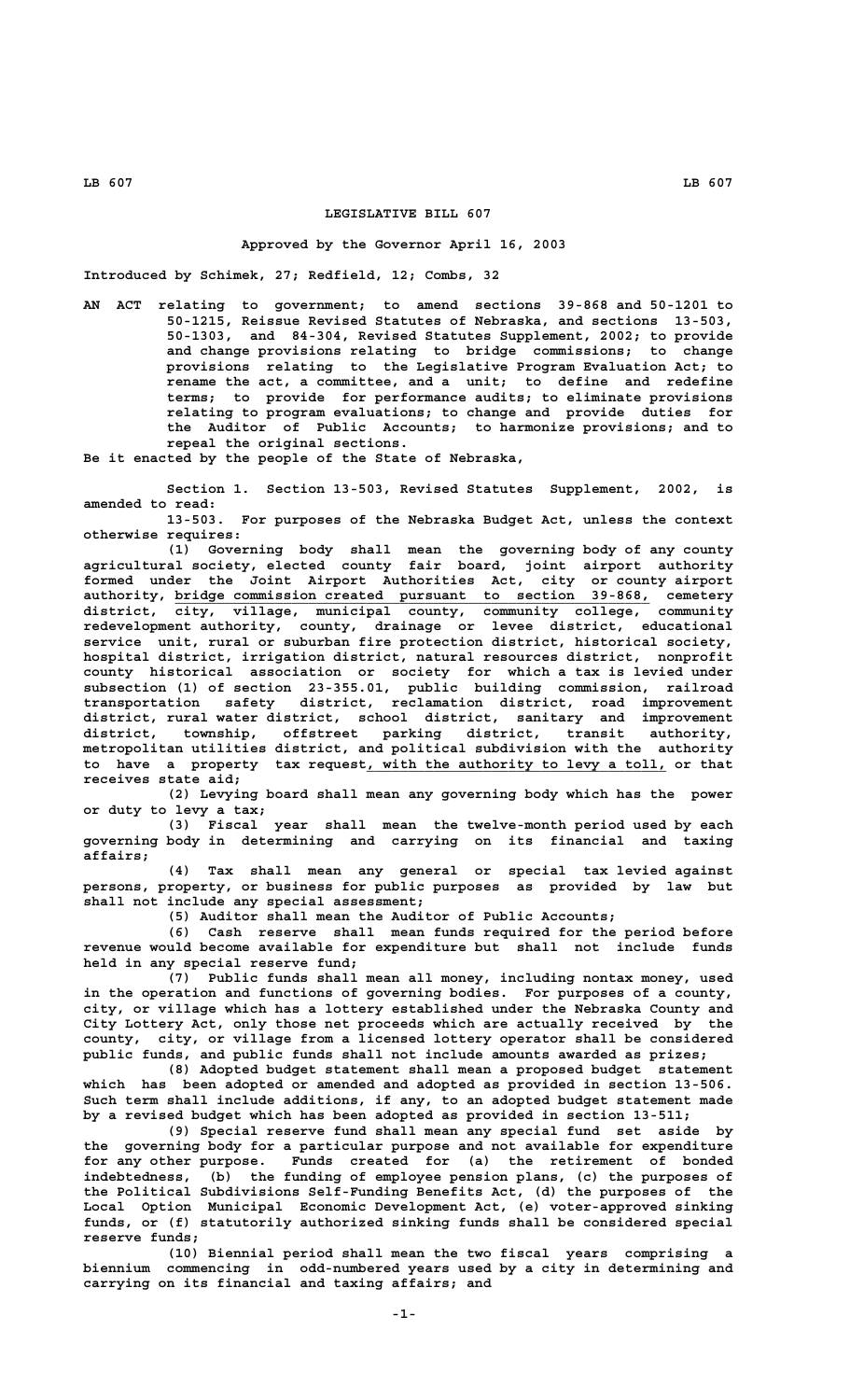**(11) Biennial budget shall mean a budget by a city of the primary or metropolitan class that adopts a charter provision providing for a biennial**

**period to determine and carry on the city's financial and taxing affairs. Sec. 2. Section 39-868, Reissue Revised Statutes of Nebraska, is amended to read:**

**39-868. Through the exercise of the powers conferred by sections 39-855 to 39-872, the governing body of any county, city, or village may by resolution create a bridge commission. Upon the passage of such resolution, the governing body of such county shall appoint three, four, or five persons who shall constitute the bridge commission of such county. The bridge commission shall be a public body corporate and politic and a political \_\_\_\_\_\_\_\_\_\_\_\_\_\_\_\_\_ \_\_\_\_\_\_\_\_\_\_\_\_\_\_\_\_\_\_\_\_\_\_\_\_\_\_\_\_\_\_\_\_\_\_\_\_\_\_\_ subdivision of the State of Nebraska. The bridge commission shall have the power to contract, to sue and be sued, and to adopt a seal and alter the same at pleasure, but shall not have power to pledge the credit or taxing power of the county.**

**Sec. 3. Section 50-1201, Reissue Revised Statutes of Nebraska, is amended to read:**

50-1201. Sections 50-1201 to 50-1215 and section 8 of this act shall be known and may be cited as the Legislative Program Evaluation  **\_\_\_\_\_\_\_\_\_\_\_\_\_\_\_\_\_ Performance Audit Act.**

**Sec. 4. Section 50-1202, Reissue Revised Statutes of Nebraska, is amended to read:**

**50-1202. (1) The Legislature hereby finds and declares that pursuant to section 50-402 it is the duty of the Legislative Council to do \_\_\_\_\_ \_\_\_\_\_\_\_\_\_\_\_\_\_\_\_\_\_\_\_\_\_\_\_\_\_\_\_\_\_\_\_\_\_\_\_\_\_\_\_\_\_\_\_\_\_\_\_\_\_\_\_\_\_\_\_\_\_\_\_\_\_\_\_\_\_\_\_\_\_\_\_\_\_\_\_\_\_\_ independent assessments of the performance of state government organizations, \_\_\_\_\_\_\_\_\_\_\_\_\_\_\_\_\_\_\_\_\_\_\_\_\_\_\_\_\_\_\_\_\_\_\_\_\_\_\_\_\_\_\_\_\_\_\_\_\_\_\_\_\_\_\_\_\_\_\_\_\_\_\_\_\_\_\_\_\_\_\_\_\_\_\_\_\_\_ programs, activities, and functions in order to provide information to improve \_\_\_\_\_\_\_\_\_\_\_\_\_\_\_\_\_\_\_\_\_\_\_\_\_\_\_\_\_\_\_\_\_\_\_\_\_\_\_\_\_\_\_\_\_\_\_\_\_\_\_\_\_\_\_\_\_\_\_\_\_\_\_\_\_\_\_\_\_\_\_\_\_\_\_\_\_\_ public accountability and facilitate decisionmaking by parties with responsibility to oversee or initiate corrective action. (a) to collect \_\_\_\_\_\_\_\_\_\_\_\_\_\_\_\_\_\_\_\_\_\_\_\_\_\_\_\_\_\_\_\_\_\_\_\_\_\_\_\_\_\_\_\_\_\_\_\_\_\_\_\_\_\_\_\_\_\_ ——— —— ———————**  $\frac{1}{2}$  information concerning the government and general welfare of the state,  $\{b\}$  to examine the effects of previously enacted statutes and recommend amendments  $t$ hereto, and  $\{e\}$  to deal with important issues of public policy and questions **of statewide interest. The Legislature further finds that it is the duty of —— ————————— ————————— ——— ——————————— ——————— ————— ———— —— —— ——— ———— — the Legislative Council to investigate and study the possibilities for ——— ——————————— ——————— —— ——————————— ——— ————— ——— ————————————— —— improvements and efficiencies in state government in order to eliminate ———————————— ——— ———————————— —— ————— —————————— —— ————— —— ———————— unnecessary activities, to avoid duplication in office personnel and ——————————— ——————————— —— ————— ——————————— —— —————— ————————— —— equipment, to coordinate agency activities, and to develop methods of —————————— —— —————————— —————— ——————————— ——— —— ——————— ——————— —** increasing efficiency and effecting economies.

**(2) The Legislature recognizes that evaluation of the success of agencies in effectively implementing legislative intent is a logical extension ———————— —— ——————————— ———————————— ——————————— —————— —— — ——————— ————————** of the initial policy formulation and enactment process. The Legislature further recognizes the potential value of professional program evaluation as a  $mean$  of assessing the success of agencies in implementing legislative intent and the need to generate objective information regarding agency performance, in addition to fiscal compliance data, for use in making well-informed decisions relative to the ongoing appropriation of public funds.

 **——— \_\_\_ ——————— —————————— (3) (2) The purpose of the Legislative Program Evaluation \_\_\_\_\_\_\_\_\_\_\_\_\_\_\_\_\_ ——————— —————————— Performance Audit Act is to provide for a system of program evaluation performance audits to be conducted by the Legislative Program Evaluation Unit \_\_\_\_\_\_\_\_\_\_\_\_\_\_\_\_\_\_\_ ——————— —————————— ———— \_\_\_\_\_\_\_\_\_\_\_\_\_\_\_\_\_\_\_\_\_\_\_\_\_ ——————— —————————— Performance Audit Section as directed by the Legislative Program Evaluation \_\_\_\_\_\_\_\_\_\_\_\_\_\_\_\_\_ Performance Audit Committee.**

 $\overline{(4)}$   $\overline{(3)}$  It is not the purpose of the act to interfere with the **duties of the Public Counsel or the Legislative Fiscal Analyst or to interfere with the statutorily defined investigative responsibilities or prerogative of any executive state officer, agency, board, bureau, commission, association, society, or institution, except that the act shall not be construed to** preclude the evaluation a performance audit of an agency on the basis that **another agency has the same responsibility. The act shall not be construed to interfere with or supplant the responsibilities or prerogative of the Governor to monitor and report on the performance of the agencies, boards, bureaus, commissions, associations, societies, and institutions under his or her administrative direction.**

**Sec. 5. Section 50-1203, Reissue Revised Statutes of Nebraska, is amended to read:**

For purposes of the Legislative Program Evaluation  **\_\_\_\_\_\_\_\_\_\_\_\_\_\_\_\_\_ Performance Audit Act:**

(1) Agency shall mean means any department, board, commission, or **other governmental unit of the State of Nebraska acting or purporting to act** by reason of connection with the State of Nebraska but <del>shall</del> does not include **(a) any court, (b) the Governor or his or her personal staff, (c) any political subdivision or entity thereof, or (d) any entity of the federal government;**

 **\_\_\_\_\_\_\_\_\_\_\_\_\_\_\_\_\_\_\_\_\_\_\_\_\_\_\_\_\_\_\_\_\_\_\_\_\_\_\_\_\_\_\_\_\_\_\_\_\_\_\_\_\_\_\_\_\_\_\_\_\_\_\_ (2) Auditor means the Auditor of Public Accounts whose powers and**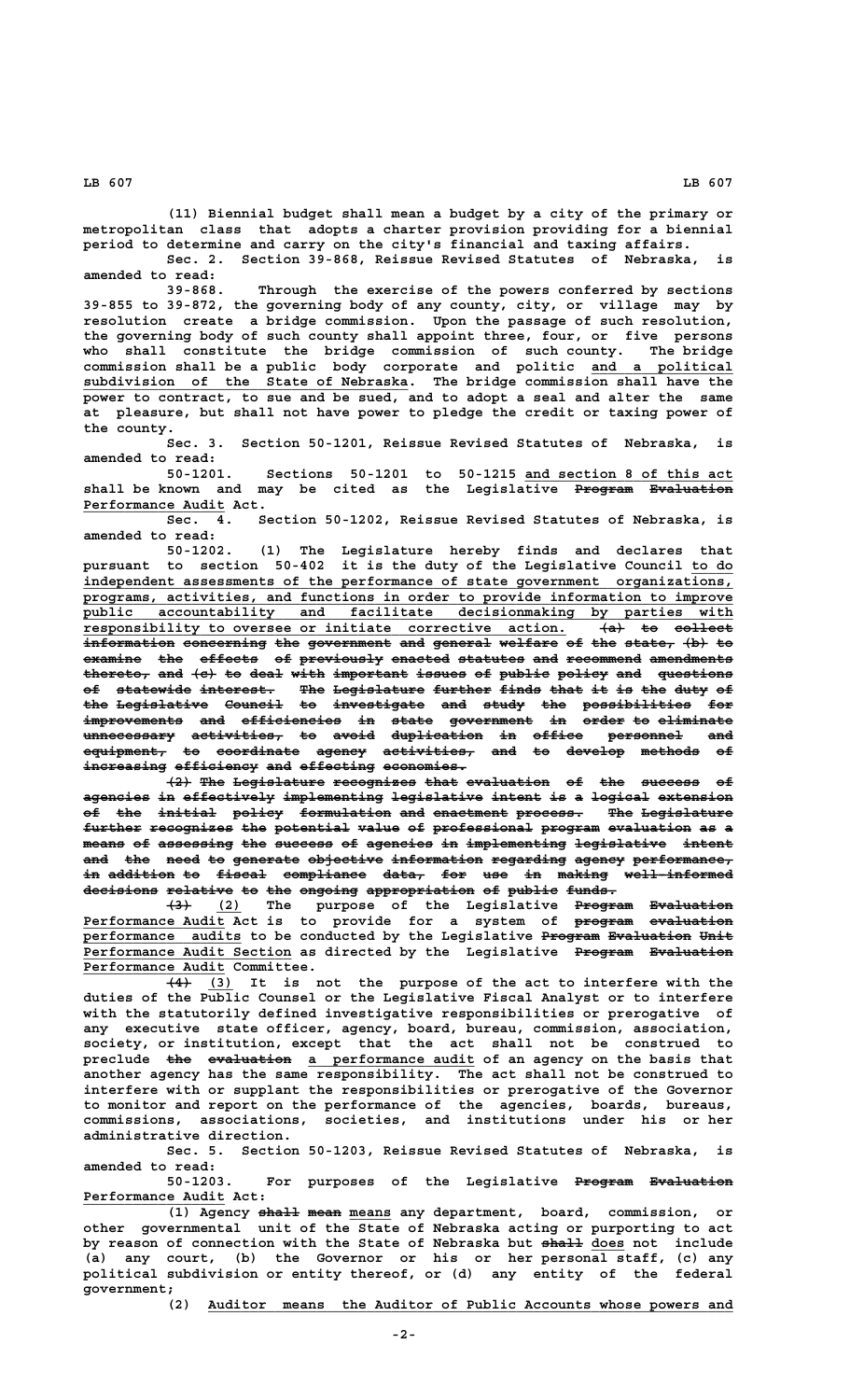**\_\_\_\_\_\_\_\_\_\_\_\_\_\_\_\_\_\_\_\_\_\_\_\_\_\_\_\_\_\_\_\_\_\_\_\_\_\_\_\_ duties are prescribed in section 84-304;**

 **\_\_\_\_\_\_\_\_\_\_\_\_\_\_\_\_\_\_\_\_\_\_\_\_\_\_\_\_\_\_\_\_\_\_\_\_\_\_\_\_\_\_\_\_\_\_\_\_\_\_\_\_\_\_\_\_\_\_\_\_\_\_\_\_\_\_\_\_ (3) Business day means a day on which state offices are open for regular business; \_\_\_\_\_\_\_\_\_\_\_\_\_\_\_\_\_**

**(4) Committee shall mean means the Legislative Program Evaluation \_\_\_ ————— ———— \_\_\_\_\_ ——————— —————————— \_\_\_\_\_\_\_\_\_\_\_\_\_\_\_\_\_ Performance Audit Committee;**

 $\overline{13}$  Program evaluation shall mean a systematic review, directed by the committee, of any aspect of agencies and the programs administered by such **agencies. A program evaluation may encompass aspects of agency programs, ————————— — ——————— —————————— ——— ————————— ——————— —— —————— ————————** including, but not limited to:

**(a) Adherence to legislative intent; ——— ————————— —— ——————————— ———————**

**(b) Program effectiveness; ——— ——————— ——————————————**

 $\{e\}$  Compliance with preestablished performance standards;

**(d) Efficiency of operation; ——— —————————— —— ——————————**

**(e) Unanticipated program effects or problems; ——— ————————————— ——————— ——————— —— —————————**

**(f) Possible duplication or overlap of services, and** 

**(g) Review of the statutes authorizing a program for corrections, ——— —————— —— ——— ———————— ——————————— — ——————— ——— ——————————— updating, or other revision; ————————— —— ————— —————————**

 $\overline{+4}$  (5) Unit shall mean Committee report means the report released by the committee at the conclusion of a performance audit;

 **\_\_\_\_\_\_\_\_\_\_\_\_\_\_\_\_\_\_\_\_\_\_\_\_\_\_\_\_\_\_\_\_\_\_\_\_\_\_\_\_\_\_\_\_\_\_\_\_\_\_\_\_\_\_\_\_\_\_\_\_\_\_\_\_\_\_\_\_ (6) Majority vote means a vote by the majority of the committee's members; \_\_\_\_\_\_\_\_**

 **\_\_\_\_\_\_\_\_\_\_\_\_\_\_\_\_\_\_\_\_\_\_\_\_\_\_\_\_\_\_\_\_\_\_\_\_\_\_\_\_\_\_\_\_\_\_\_\_\_\_\_\_\_\_\_\_\_\_\_\_\_\_\_\_\_\_\_\_ (7) Performance audit means an objective and systematic examination \_\_\_\_\_\_\_\_\_\_\_\_\_\_\_\_\_\_\_\_\_\_\_\_\_\_\_\_\_\_\_\_\_\_\_\_\_\_\_\_\_\_\_\_\_\_\_\_\_\_\_\_\_\_\_\_\_\_\_\_\_\_\_\_\_\_\_\_\_\_\_\_\_\_\_\_\_\_ of evidence for the purpose of providing an independent assessment of the \_\_\_\_\_\_\_\_\_\_\_\_\_\_\_\_\_\_\_\_\_\_\_\_\_\_\_\_\_\_\_\_\_\_\_\_\_\_\_\_\_\_\_\_\_\_\_\_\_\_\_\_\_\_\_\_\_\_\_\_\_\_\_\_\_\_\_\_\_\_\_\_\_\_\_\_\_\_ performance of a government organization, program, activity, or function in \_\_\_\_\_\_\_\_\_\_\_\_\_\_\_\_\_\_\_\_\_\_\_\_\_\_\_\_\_\_\_\_\_\_\_\_\_\_\_\_\_\_\_\_\_\_\_\_\_\_\_\_\_\_\_\_\_\_\_\_\_\_\_\_\_\_\_\_\_\_\_\_\_\_\_\_\_\_ order to provide information to improve public accountability and facilitate \_\_\_\_\_\_\_\_\_\_\_\_\_\_\_\_\_\_\_\_\_\_\_\_\_\_\_\_\_\_\_\_\_\_\_\_\_\_\_\_\_\_\_\_\_\_\_\_\_\_\_\_\_\_\_\_\_\_\_\_\_\_\_\_\_\_\_\_\_\_\_\_\_\_\_\_\_\_ decisionmaking by parties with responsibility to oversee or initiate \_\_\_\_\_\_\_\_\_\_\_\_\_\_\_\_\_\_\_\_\_\_\_\_\_\_\_\_\_\_\_\_\_\_\_\_\_\_\_\_\_\_\_\_\_\_\_\_\_\_\_\_\_\_\_\_\_\_\_\_\_\_\_\_\_\_\_\_\_\_\_\_\_\_\_\_\_\_ corrective action. Performance audits may include (a) economy and efficiency \_\_\_\_\_\_\_\_\_\_\_\_\_\_\_\_\_\_\_\_\_\_\_\_\_\_\_\_\_\_\_\_\_\_\_\_\_\_\_\_\_\_\_\_\_\_\_\_\_\_\_\_\_\_\_\_\_\_\_\_\_\_\_\_\_\_\_\_\_\_\_\_\_\_\_\_\_\_ audits and (b) program audits as those terms are defined in the Electronic \_\_\_\_\_\_\_\_\_\_\_\_\_\_\_\_\_\_\_\_\_\_\_\_\_\_\_\_\_\_\_\_\_\_\_\_\_\_\_\_\_\_\_\_\_\_\_\_\_\_\_\_\_\_\_\_\_\_\_\_\_\_\_\_\_\_\_\_\_\_\_\_\_\_\_\_\_\_ Codification of Government Auditing Standards as of July 1999, published by**

**the Comptroller General of the United States, General Accounting Office;**<br>(8) Section means the Legislative Program Evaluation **(8) Section means the Legislative Program Evaluation Unit \_\_\_\_\_\_\_\_\_\_\_\_\_\_\_\_\_\_\_ ——————— —————————— ———— \_\_\_\_\_\_\_\_\_\_\_\_\_\_\_\_\_\_\_\_\_\_\_\_\_ Performance Audit Section; and**

 $\overline{+5}$  Unit director shall mean (9) Section director means the head of the unit section. The unit section director shall be selected by the **Executive Board of the Legislative Council from the following: The Director of** Research of the Legislature<sub>r</sub> or a staff member of the Director of Research of the Legislature nominated by the such director.  $\tau$  or any other legislative employee.

**Sec. 6. Section 50-1204, Reissue Revised Statutes of Nebraska, is amended to read:**

 **——————— —————————— \_\_\_\_\_\_\_\_\_\_\_\_\_\_\_\_\_\_ 50-1204. (1) The Legislative Program Evaluation Performance Audit Committee is hereby established as a special legislative committee to exercise** the authority and perform the duties provided for in the Legislative Program **Evaluation Performance Audit Act.** The committee shall be composed of the  **\_\_\_\_\_\_\_\_\_\_\_\_\_\_\_\_\_\_\_\_\_\_\_\_\_\_\_\_\_\_ Speaker of the Legislature, the chairperson of the Executive Board of the Legislative Council, the chairperson of the Appropriations Committee of the** Legislature, and three four other members of the Legislature to be chosen by the Executive Board of the Legislative Council. The executive board shall  **\_\_\_\_\_\_\_\_\_\_\_\_\_\_\_\_\_\_\_\_\_\_\_\_\_\_\_\_\_\_\_\_\_\_\_\_\_\_\_\_\_\_\_\_\_\_\_\_\_\_\_\_\_\_\_\_\_\_\_\_\_\_\_\_\_\_\_\_\_\_\_\_\_\_\_\_\_\_ ensure that the Legislative Performance Audit Committee includes adequate \_\_\_\_\_\_\_\_\_\_\_\_\_\_\_\_\_\_\_\_\_\_\_\_\_\_ geographic representation. The chairperson and vice-chairperson of the ————————— \_\_\_\_\_\_\_\_\_\_\_\_\_\_\_\_\_\_\_\_\_\_\_\_\_\_\_\_\_\_\_\_\_\_\_\_\_\_\_ committee Legislative Performance Audit Committee shall be elected by majority vote. <del>of the committee.</del> The committee shall be subject to all rules prescribed by the Legislature. The committee shall be reconstituted at the** beginning of each Legislature - The committee and shall meet as needed. for the purpose of selecting programs to be evaluated, approving scope statements **and evaluation plans for program evaluation projects, reviewing completed ——— —————————— ————— ——— ——————— —————————— ————————— ————————— ———————— program evaluation reports, and conducting public hearings. ——————— —————————— ———————— ——— —————————— —————— —————————**

(2) The Legislative Program Evaluation Unit is hereby Performance Audit Section is established. The unit section shall be administered and  $\overline{\text{eocrdinated by the unit section directory and shall be composed of employees of}}$ the Legislature assigned to conduct program evaluations performance audits. The unit section shall inform the Legislative Fiscal Analyst of its activities and consult with him or her and receive input, suggestions, advice, and information regarding the limits of program evaluation as needed. The unit  $\frac{1}{2}$  **section** shall operate under the general direction of the committee. The unit **director shall supervise the day-to-day operations of the unit and shall serve ———————— ————— ————————— ——— —————————— —————————— —— ——— ———— ——— ————— ————** as the unit's liaison with the committee.

**Sec. 7. Section 50-1205, Reissue Revised Statutes of Nebraska, is amended to read:**

**50-1205. The committee shall:**

 **\_\_\_\_\_\_\_\_\_\_\_\_\_\_\_\_\_\_\_\_\_\_\_\_\_\_\_\_\_\_\_\_\_\_\_\_\_\_\_\_\_\_\_\_\_\_\_\_\_\_\_\_\_\_\_\_\_\_\_\_\_\_\_\_\_\_\_\_ (1) Adopt, by majority vote, procedures consistent with the \_\_\_\_\_\_\_\_\_\_\_\_\_\_\_\_\_\_\_\_\_\_\_\_\_\_\_\_\_\_\_\_\_\_\_\_\_\_\_\_\_\_\_\_\_\_\_\_\_\_\_\_\_\_\_\_\_\_\_\_\_\_\_\_\_\_\_\_\_\_\_\_\_\_\_\_\_\_ Legislative Performance Audit Act to govern the business of the committee and**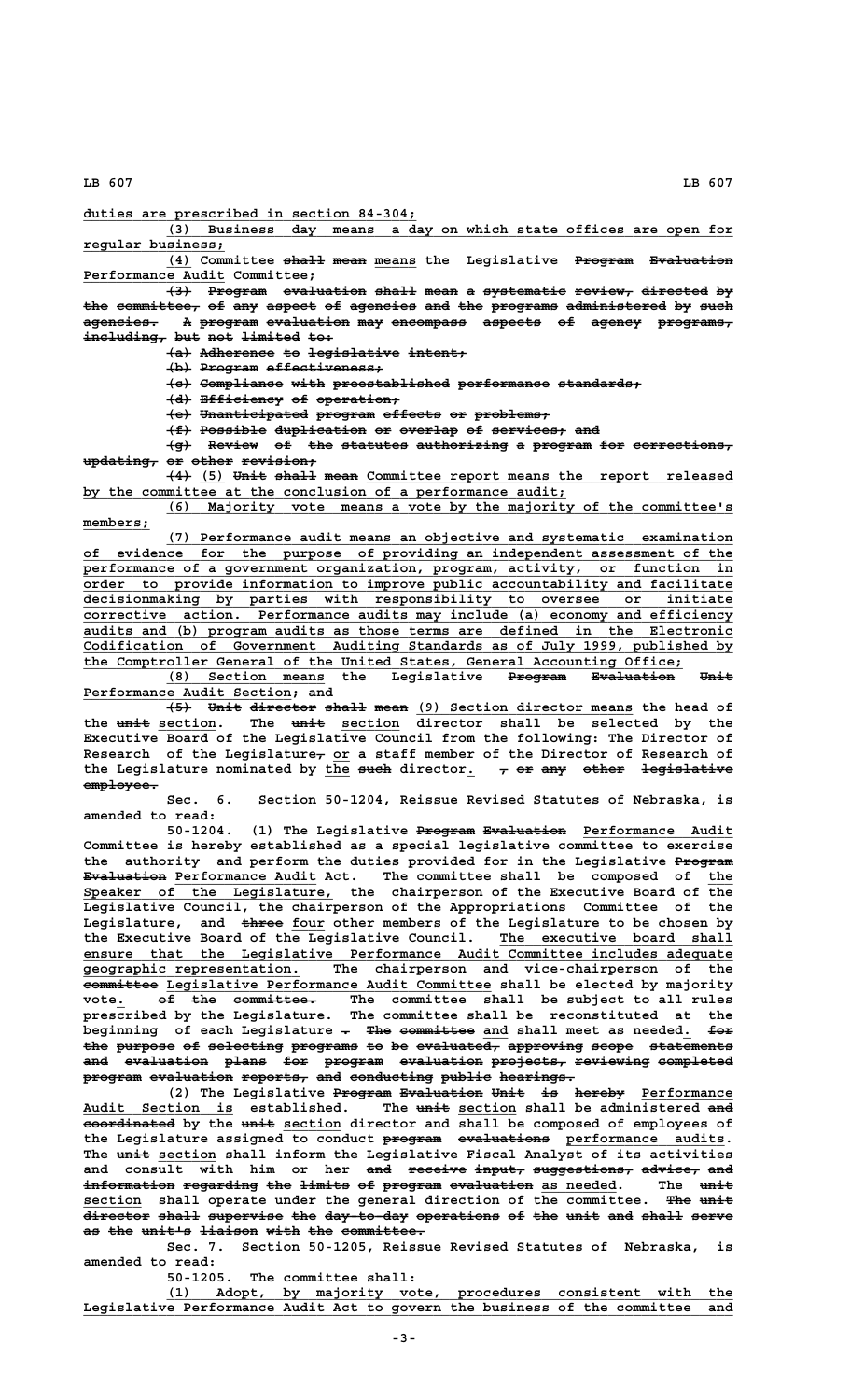**\_\_\_\_\_\_\_\_\_\_\_\_\_\_\_\_\_\_\_\_\_\_\_\_\_\_\_\_\_\_\_\_\_\_ the conduct of performance audits;**

 **\_\_\_\_\_\_\_\_\_\_\_\_\_\_\_\_\_\_\_\_\_\_\_\_\_\_\_\_\_\_\_\_\_\_\_\_\_\_\_\_\_\_\_\_\_\_\_\_\_\_\_\_\_\_\_\_\_\_\_\_\_\_\_\_\_\_\_\_ (2) Ensure that performance audits done by the committee are not \_\_\_\_\_\_\_\_\_\_\_\_\_\_\_\_\_\_\_\_\_\_\_\_\_\_\_\_\_\_\_\_\_\_\_\_\_\_\_\_\_\_\_\_\_\_\_\_\_\_\_\_\_\_\_\_\_\_\_\_\_\_\_\_\_\_\_ undertaken based on or influenced by special or partisan interests;**

 **\_\_\_\_\_\_\_\_\_\_\_\_\_\_\_\_\_\_\_\_\_\_\_\_\_\_\_\_\_\_\_\_\_\_\_\_\_\_\_\_\_\_\_\_\_\_\_\_\_\_\_\_\_\_\_\_\_\_\_\_\_\_\_\_\_\_\_\_ (3) Review performance audit requests and select, by majority vote, \_\_\_\_\_\_\_\_\_\_\_\_\_\_\_\_\_\_\_\_\_\_\_\_\_\_\_\_\_\_\_\_\_\_\_\_\_\_\_\_\_\_\_\_\_\_\_\_\_\_ agencies or agency programs for performance audit;**

 **\_\_\_\_\_\_\_\_\_\_\_\_\_\_\_\_\_\_\_\_\_\_\_\_\_\_\_\_\_\_\_\_\_\_\_\_\_\_\_\_\_\_\_\_\_\_\_\_\_\_\_\_\_\_\_\_\_\_\_\_\_\_\_\_\_\_\_\_ (4) Review, amend, if necessary, and approve a scope statement and \_\_\_\_\_\_\_\_\_\_\_\_\_\_\_\_\_\_\_\_\_\_\_\_\_\_\_\_\_\_\_\_\_\_\_\_\_\_\_\_\_ an audit plan for each performance audit;**

 **\_\_\_\_\_\_\_\_\_\_\_\_\_\_\_\_\_\_\_\_\_\_\_\_\_\_\_\_\_\_\_\_\_\_\_\_\_\_\_\_\_\_\_\_\_\_\_\_\_\_\_\_\_\_ (5) Respond to inquiries regarding performance audits;**

 $\overline{1}$  Review referrals of potential program evaluation topics and  $\texttt{select}, \texttt{by majority}$   $\texttt{vector}, \texttt{agent}, \texttt{p}$   $\texttt{property}$   $\texttt{set}, \texttt{agent}$   $\texttt{m}$   $\texttt{p}$   $\texttt{m}$   $\texttt{c}$   $\texttt{p}$   $\texttt{m}$   $\texttt{t}$   $\texttt{t}$   $\texttt{t}$   $\texttt{t}$   $\texttt{t}$   $\texttt{t}$   $\texttt{t}$   $\texttt{t}$   $\texttt{t}$   $\texttt{t}$   $\texttt{t}$   $\texttt{t}$ for program evaluation using the screening criteria prescribed in section  **50-1207; ————————**

 $\{2\}$  Promote the efficient use of the unit staff and resources by **limiting and defining the scope of proposed program evaluations and by ———————— ——— ———————— ——— ————— —— ———————— ——————— ——————————— ——— — adopting formal scope statements which shall be used to guide the unit in the ———————— —————— ————— —————————— ————— ————— —— ———— —— ————— ——— ———— —— ——** conduct of program evaluations;

 $\left\{\frac{3}{4}\right\}$  Review, amend, if necessary, and approve or reject a formal program evaluation plan for each program evaluation to be developed by the **unit director and staff;** 

**(4) Respond to inquiries regarding the conduct of program ——— ——————— —— ————————— ————————— ——— ——————— —— —————— evaluations; ————————————**

 **——— \_\_\_ (5) (6) Inspect or approve the inspection of the premises, or any parts thereof, of any agency or any property owned, leased, or operated by an agency as frequently as is necessary in the opinion of the committee to carry** out a program evaluation or preevaluation performance audit or preaudit  **inquiry;**

 **——— \_\_\_ (6) (7) Inspect and examine, or approve the inspection and examination of, the records and documents of any agency as a part of the ——** conduct of a program evaluation or preevaluation performance audit or preaudit  **inquiry;**

 **——— \_\_\_ (7) (8) Administer oaths, issue subpoenas, compel the attendance of witnesses and the production of any papers, books, accounts, documents, and testimony, and cause the depositions of witnesses either residing within or without the state to be taken in the manner prescribed by law for taking depositions in civil actions in the district court;**

**(8) (9) Review completed program evaluation performance audit ——— \_\_\_ ——————— —————————— \_\_\_\_\_\_\_\_\_\_\_\_\_\_\_\_\_\_** reports prepared by the unit staff section, together with comments from the evaluated agency, and adopt<del>, reject, or amend each report</del> recommendations and incorporate the adopted and amended recommendations them into a committee  **report;**

 **——— \_\_\_\_ (9) (10) Release the committee report to the public and distribute it to the Legislature with or without benefit of a public hearing;**

 **———— \_\_\_\_ (10) (11) Hold a public hearing, at the committee's discretion, for the purpose of receiving testimony prior to issuance of the committee report;**

 **———— \_\_\_\_ —————— (11) (12) Establish a system to ascertain and monitor agency conformity to an agency's implementation of the recommendations contained in the committee report and compliance with any statutory changes resulting from the recommendations;**

 **———— \_\_\_\_ (12) (13) Issue an annual report each September, to be prepared by ———— \_\_\_\_\_\_\_ the unit section director and approved by the committee, summarizing** recommendations made pursuant to reports of program evaluations performance  **\_\_\_\_\_\_ audits during the previous fiscal year and the status of implementation of those recommendations;**

 **———— \_\_\_\_ (13) (14) Serve as custodian of all records generated by the** committee or the <del>unit in the conduct of a program evaluation</del> section during a  **performance audit; \_\_\_\_\_\_\_\_\_\_\_\_\_\_\_\_\_**

 **———— \_\_\_\_ ———— \_\_\_\_\_\_\_ (14) (15) Consult with the unit section director regarding the ———— \_\_\_\_\_\_\_ staffing and budgetary needs of the unit section and assist in presenting** budget requests to the Appropriations Committee of the Legislature; and

 $\overline{(16)}$  Approve or reject, within the budgetary limits of the unit  **\_\_\_\_\_\_\_ ——————— ——————————— section, contracts to retain consultants to assist with program evaluations \_\_\_\_\_\_\_\_\_\_\_\_\_\_\_\_\_\_ performance audits requiring specialized knowledge or expertise. Requests for** consultant contracts shall be approved by the  $\frac{unit}{n}$  section director and presented to the committee Legislative Performance Audit Committee by the unit  **\_\_\_\_\_\_\_ —— ——— ————————— section director. A majority vote of the committee shall be required to \_\_\_\_\_ approve consultant contract requests; and**

 **\_\_\_\_\_\_\_\_\_\_\_\_\_\_\_\_\_\_\_\_\_\_\_\_\_\_\_\_\_\_\_\_\_\_\_\_\_\_\_\_\_\_\_\_\_\_\_\_\_\_\_\_\_\_\_\_\_\_\_\_\_\_\_\_\_\_\_\_ (17) At its discretion, and with the agreement of the auditor, \_\_\_\_\_\_\_\_\_\_\_\_\_\_\_\_\_\_\_\_\_\_\_\_\_\_\_\_\_\_\_\_\_\_\_\_\_\_\_\_\_\_\_\_\_\_\_\_\_\_\_\_\_\_\_\_\_\_\_\_\_\_\_\_\_\_\_\_\_\_\_\_\_\_\_\_\_\_ conduct joint fiscal or performance audits with the auditor. The details of** any joint audit shall be agreed upon in writing by the committee and the  **auditor. \_\_\_\_\_\_\_**

Sec. 8. (1) Except as provided in subsections (2) and (3) of this  $section,$  performance audits done under the terms of the Legislative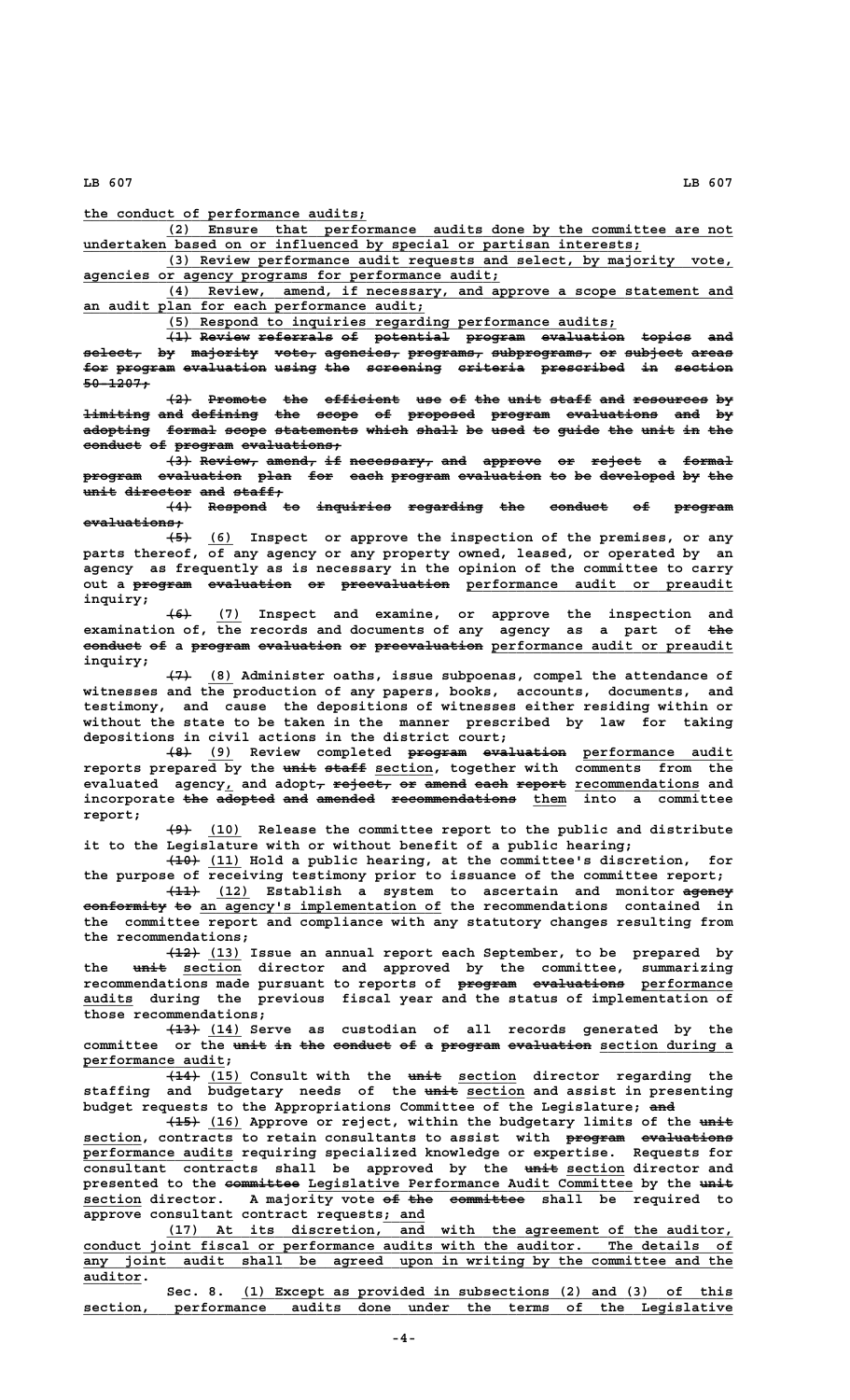**\_\_\_\_\_\_\_\_\_\_\_\_\_\_\_\_\_\_\_\_\_\_\_\_\_\_\_\_\_\_\_\_\_\_\_\_\_\_\_\_\_\_\_\_\_\_\_\_\_\_\_\_\_\_\_\_\_\_\_\_\_\_\_\_\_\_\_\_\_\_\_\_\_\_\_\_\_\_ Performance Audit Act shall be conducted in accordance with the general \_\_\_\_\_\_\_\_\_\_\_\_\_\_\_\_\_\_\_\_\_\_\_\_\_\_\_\_\_\_\_\_\_\_\_\_\_\_\_\_\_\_\_\_\_\_\_\_\_\_\_\_\_\_\_\_\_\_\_\_\_\_\_\_\_\_\_\_\_\_\_\_\_\_\_\_\_\_ standards for financial and performance audits, the Field Work Standards for \_\_\_\_\_\_\_\_\_\_\_\_\_\_\_\_\_\_\_\_\_\_\_\_\_\_\_\_\_\_\_\_\_\_\_\_\_\_\_\_\_\_\_\_\_\_\_\_\_\_\_\_\_\_\_\_\_\_\_\_\_\_\_\_\_\_\_\_\_\_\_\_\_\_\_\_\_\_ Performance Audits, and the Reporting Standards for Performance Audits \_\_\_\_\_\_\_\_\_\_\_\_\_\_\_\_\_\_\_\_\_\_\_\_\_\_\_\_\_\_\_\_\_\_\_\_\_\_\_\_\_\_\_\_\_\_\_\_\_\_\_\_\_\_\_\_\_\_\_\_\_\_\_\_\_\_\_\_\_\_\_\_\_\_\_\_\_\_ contained in the Electronic Codification of Government Auditing Standards as \_\_\_\_\_\_\_\_\_\_\_\_\_\_\_\_\_\_\_\_\_\_\_\_\_\_\_\_\_\_\_\_\_\_\_\_\_\_\_\_\_\_\_\_\_\_\_\_\_\_\_\_\_\_\_\_\_\_\_\_\_\_\_\_\_\_\_\_\_\_\_\_\_\_\_\_\_\_ of July 1999, published by the Comptroller General of the United States, \_\_\_\_\_\_\_\_\_\_\_\_\_\_\_\_\_\_\_\_\_\_\_\_\_\_ General Accounting Office.**

 **\_\_\_\_\_\_\_\_\_\_\_\_\_\_\_\_\_\_\_\_\_\_\_\_\_\_\_\_\_\_\_\_\_\_\_\_\_\_\_\_\_\_\_\_\_\_\_\_\_\_\_\_\_\_\_\_\_\_\_\_\_\_\_\_\_\_\_\_ (2) General standards relating to continuing education for those \_\_\_\_\_\_\_\_\_\_\_\_\_\_\_\_\_\_\_\_\_\_\_\_\_\_\_\_\_\_\_\_\_\_\_\_\_\_\_\_\_\_\_\_\_\_\_\_\_\_\_\_\_\_\_\_\_\_\_\_\_\_\_\_\_\_\_\_\_\_\_\_\_\_\_\_\_\_ involved in performance audits may be met when time and budgetary constraints allow.\_\_\_\_\_\_**

 **\_\_\_\_\_\_\_\_\_\_\_\_\_\_\_\_\_\_\_\_\_\_\_\_\_\_\_\_\_\_\_\_\_\_\_\_\_\_\_\_\_\_\_\_\_\_\_\_\_\_\_\_\_\_\_\_\_\_\_\_\_\_\_\_\_\_\_\_ (3) General standards relating to external quality control review**  $may$  be implemented at the committee's discretion.

**Sec. 9. Section 50-1206, Reissue Revised Statutes of Nebraska, is amended to read:**

 **\_\_\_\_\_\_\_\_\_\_\_\_\_\_\_\_\_\_\_\_\_\_\_\_\_\_\_\_\_\_\_\_\_\_\_\_\_\_\_\_\_\_\_\_\_\_\_\_\_\_\_ 50-1206. (1) Requests for performance audits may be made by the \_\_\_\_\_\_\_\_\_\_\_\_\_\_\_\_\_\_\_\_\_\_\_\_\_\_\_\_\_\_\_\_\_\_\_\_\_\_\_\_\_\_\_\_\_\_\_\_\_\_\_\_\_\_\_\_\_\_\_\_\_\_\_\_\_\_\_\_\_\_\_\_\_\_\_\_\_\_ Governor, any other constitutional officer of the State of Nebraska, a Express Lot performance audits may be made by the Governor, any other constitutional officer of the State of Nebraska, a** legislator, the Legislative Fiscal Analyst, or the Director of Research of the  **Legislature. \_\_\_\_\_\_\_\_\_\_\_\_**

 **\_\_\_\_\_\_\_\_\_\_\_\_\_\_\_\_\_\_\_\_\_\_\_\_\_\_\_\_\_\_\_\_\_\_\_\_\_\_\_\_\_\_\_\_\_\_\_\_\_\_\_\_\_\_\_\_\_\_\_\_\_\_\_\_\_\_\_\_ (2) Performance audit requests shall be submitted to the committee \_\_\_\_\_\_\_\_\_\_\_\_\_\_\_\_\_\_\_\_\_\_\_\_\_\_\_\_\_\_\_\_\_\_\_\_\_\_\_\_\_\_\_\_\_\_\_\_\_\_\_\_\_\_\_\_\_\_\_\_\_\_\_\_\_\_\_\_\_\_\_\_\_\_\_\_\_\_ chairperson or section director by letter or on a form developed by the** section director.

> **\_\_\_\_\_\_\_\_\_\_\_\_\_\_\_\_\_\_\_\_\_\_\_\_\_\_\_\_\_\_\_\_\_\_\_\_\_\_\_\_\_\_\_\_\_\_\_\_\_\_\_\_\_\_\_\_\_\_\_\_\_\_\_\_\_\_\_\_ (3) When considering a performance audit request, if the committee \_\_\_\_\_\_\_\_\_\_\_\_\_\_\_\_\_\_\_\_\_\_\_\_\_\_\_\_\_\_\_\_\_\_\_\_\_\_\_\_\_\_\_\_\_\_\_\_\_\_\_\_\_\_\_\_\_\_\_\_\_\_\_\_\_\_\_\_\_\_\_\_\_\_\_\_\_\_ determines that the request has potential merit but insufficient information \_\_\_\_\_\_\_\_\_\_\_\_\_\_\_\_\_\_\_\_\_\_\_\_\_\_\_\_\_\_\_\_\_\_\_\_\_\_\_\_\_\_\_\_\_\_\_\_\_\_\_\_\_\_\_\_\_\_\_\_\_\_\_\_\_\_\_\_\_\_\_\_\_\_\_\_\_\_ is available, it may, by majority vote, instruct the section director to \_\_\_\_\_\_\_\_\_\_\_\_\_\_\_\_\_\_\_\_\_\_\_\_\_\_\_ conduct a preaudit inquiry.**

> **\_\_\_\_\_\_\_\_\_\_\_\_\_\_\_\_\_\_\_\_\_\_\_\_\_\_\_\_\_\_\_\_\_\_\_\_\_\_\_\_\_\_\_\_\_\_\_\_\_\_\_\_\_\_\_\_\_\_\_\_\_\_\_\_\_\_\_\_ (4) Upon completion of the preaudit inquiry, the committee** chairperson shall place the request on the agenda for the committee's next meeting and shall notify the request sponsor of that action. Any person may request or suggest a program evaluation of an agency by contacting any member of the Legislature. Such requests or suggestions may then be referred by the legislator to the chairperson of the committee on a referral form prescribed by the committee. Suggestions for program evaluations may also be forwarded directly to the chairperson by the Governor or any other duly elected executive officer of the State of Nebraska, by any legislator acting on his or her own initiative, by the Legislative Fiscal Analyst, or by the Director of **Research of the Legislature.**

> $\left\{\frac{2}{4}\right\}$  When considering a request for a program evaluation, the committee or the chairperson of the committee may determine that the request has potential merit but that insufficient data is available. In such instances, the committee, by majority vote, or the chairperson may instruct the unit director to conduct a preevaluation inquiry. A preevaluation inquiry **shall be conducted only for the purpose of obtaining sufficient information to ————— —— ————————— ———— ——— ——— ——————— —— ————————— —————————— ——————————— — apply the screening criteria prescribed in section 50-1207. ————— ——— ————————— ———————— —————————— —— ——————— ————————**

> **(3) When a preevaluation inquiry is conducted, the committee or ——— ———— — ————————————— ——————— —— —————————— ——— ————————— —** chairperson of the committee shall instruct the unit director to prepare, for **the committee's or the chairperson's approval, a brief written statement ——— ——————————— —— ——— ————————————— ————————— — ————— ——————— ———————— clearly identifying what additional information is needed to allow the ——————— ——————————— ———— —————————— ——————————— —— —————— —— ————— —— committee to apply the program evaluation screening criteria. The unit staff ————————— —— ————— ——— ——————— —————————— ————————— ————————— ——— ———— ————** shall strictly limit its investigation to the items contained in the written  $\texttt{statement.}$  The committee or chairperson shall make every reasonable effort to complete any preevaluation inquiry within sixty calendar days after receipt of the request for a program evaluation.

> **(4) Once a preevaluation inquiry has been completed, the chairperson ——— ———— — ————————————— ——————— ——— ———— —————————— ——— ——————————** of the committee shall place the request on the agenda for the committee's next regularly scheduled meeting and shall notify the request sponsor of that  **action. ———————**

> **Sec. 10. Section 50-1207, Reissue Revised Statutes of Nebraska, is amended to read:**

> **50-1207. The committee shall consider each of the following ——— ————————— ————— ———————— ———— —— ——— ———————— criteria in deciding whether to undertake a program evaluation and in ———————— —— ———————— ——————— —— ————————— — ——————— —————————— ——— —** considering how to prioritize requests for program evaluations.

> **(1) Urgency.** The urgency of any particular issue, problem, or **concern contained in the request and the potential harm to the public which ——————— ————————— —— ——— ——————— ——— ——— ————————— ———— —— ——— —————— ————**  $m$  ight occur if the issue, problem, or concern is not addressed,

> **(2) Jurisdictional appropriateness. The committee may determine ——— —————————————— ———————————————— ——— ————————— ——— ————————** that an evaluation request would be more appropriately handled by some other **agency, such as the Public Counsel, the Auditor of Public Accounts, the ——————— ———— —— ——— —————— ———————— ——— ——————— —— —————— ————————— ———** Governor, or a law enforcement agency;

> **(3) Universality of interest. The breadth and depth of legislative ——— ———————————— —— ————————— ——— ——————— ——— ————— —— —————————— and public interest in the outcome of the program evaluation should be ——— —————— ———————— —— ——— ——————— —— ——— ——————— —————————— —————— —** considered. Every effort should be made to avoid using program evaluation to **pursue narrow, special, or partisan interests; —————— ——————— ———————— —— ———————— ——————————**

 $\overline{+4}$  Time constraints. If a program evaluation must be completed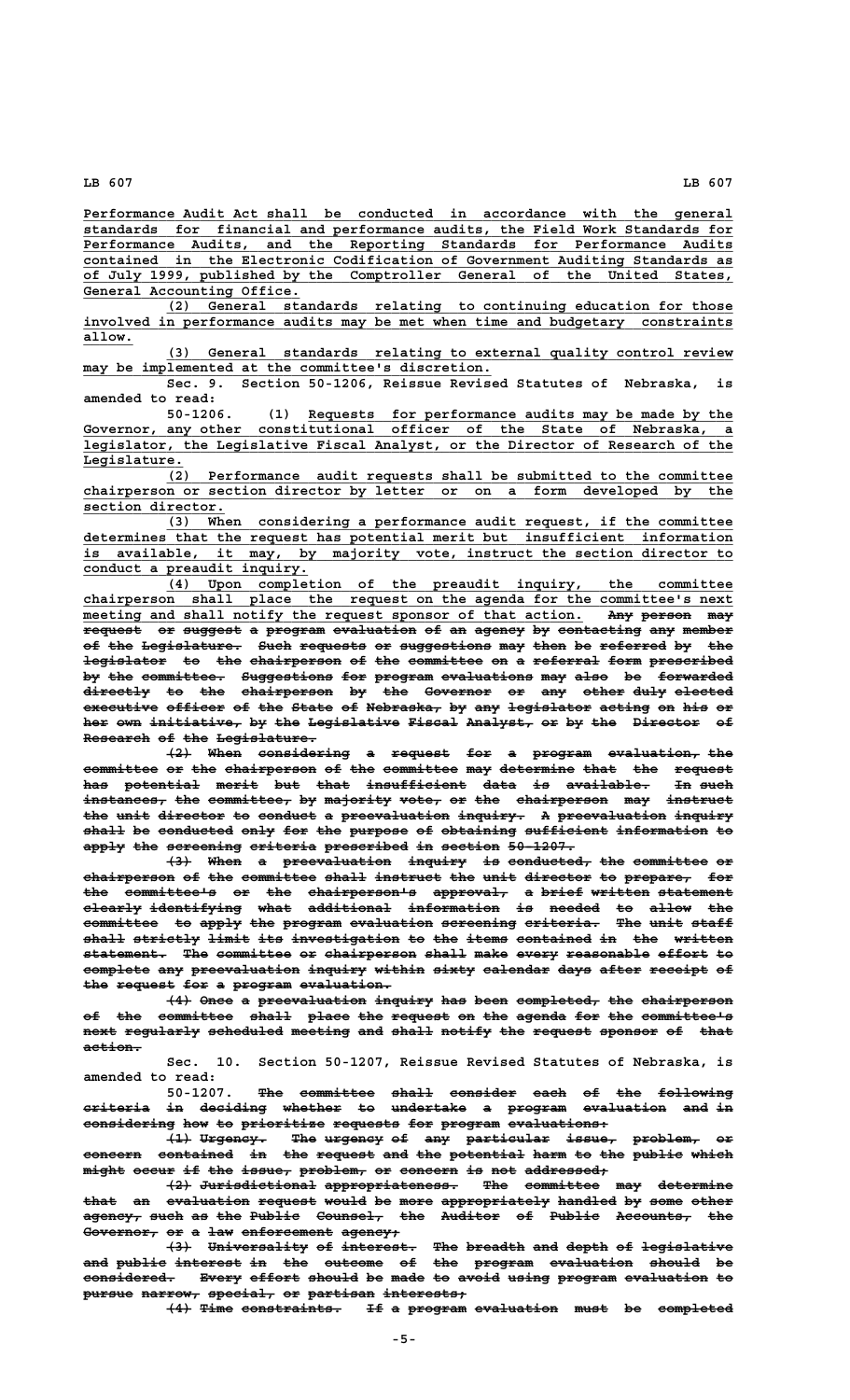within a specified period of time to be meaningful<sub>7</sub> the committee shall consider whether available staff time and resources would allow for the **completion of the program evaluation within the relevant timeframe. The —————————— —— ——— ——————— —————————— —————— ——— ———————— —————————— —— committee may narrow the request so that it can be accomplished in a ————————— ——— —————— ——— ——————— —— ———— —— ——— —— ———————————— ——**  sufficiently timely manner to render the results useful, and

**(5) Budgetary considerations. The committee shall consult with the unit director and the Director of Research of the Legislature in estimating ———— ———————— ——— ——— ———————— —— ———————— —— ——— ——————————— —— —————————** the amount of any special costs, such as consultant fees, which might be **incurred in conducting a particular program evaluation. ———————— —— —————————— — —————————— ——————— ———————————**

 **————— The committee may develop other criteria to be used to screen requests for program evaluations performance audits. The committee shall ——————— ——————————— \_\_\_\_\_\_\_\_\_\_\_\_\_\_\_\_\_\_\_** consult with the <del>unit</del> section director in the application of the screening  **criteria.**

> **Sec. 11. Section 50-1208, Reissue Revised Statutes of Nebraska, is amended to read:**

> **50-1208.** (1) The committee shall apply the screening criteria prescribed in section 50-1207 to each request for a program evaluation and  $\texttt{shall}$  approve or reject, by majority vote, each request. When the committee approves a request, it shall adopt, by majority vote, a formal scope statement **identifying the parameters of the program evaluation. No program evaluation ——————————— ——— —————————— —— ——— ——————— ——————————— —— ——————— —————————** shall be undertaken until the committee has adopted a formal scope statement.

> $\{2\}$  The unit shall be limited to the areas of inquiry outlined in **the formal scope statement in conducting the program evaluation. If the ——— —————— ————— ————————— —— —————————— ——— ——————— ——————————— —— —— program evaluation reveals additional possible areas of inquiry, the unit ——————— —————————— ——————— —————————— ———————— ————— —— ———————— ——— ——— director may request that the committee expand the formal scope statement. A ———————— ——— ——————— ———— ——— ————————— —————— ——— —————— ————— ——————————**  majority vote of the committee shall be required to amend a formal scope  **statement. ——————————**

> $(3)$  Once the committee has adopted a formal scope statement, the **unit shall develop a formal evaluation plan. The formal evaluation plan shall ———— ————— ——————— — —————— —————————— ————— ——— —————— —————————— ———— ———— include a description of the research and evaluation methodologies to be ——————— — ——————————— —— ——— ———————— ——— —————————— ————————————— —— ——**  $\overline{\texttt{employed}}$  a projected timetable for completion of the project in stages, and a timetable for submission of brief, written periodic progress reports to the committee. The formal evaluation plan shall be submitted to the committee within thirty days after the date of approval of the formal scope statement, and a majority vote of the committee shall be required for its approval.

> **(4)** Once the committee has approved a formal evaluation plan, the **agency shall be notified in writing that a program evaluation will be —————— ————— —— ———————— —— ——————— ———— — ——————— —————————— ———— —** conducted. The notification shall detail the scope of the program evaluation and the projected timetable and shall contain a copy of the statutes which **provide for the program evaluation process. Copies of the agency notification ——————— ——— ——— ——————— —————————— ———————— —————— —— ——— —————— ———————————** shall be forwarded to the agency director, the program director when relevant, and the Governor. The committee shall, by majority vote, adopt requests for performance audit. The committee chairperson shall notify each requester of  **\_\_\_\_\_\_\_\_\_\_\_\_\_\_\_\_\_\_\_\_\_\_\_\_\_\_\_\_\_\_\_\_\_\_\_\_\_\_\_ any action taken on his or her request.**

> **\_\_\_\_\_\_\_\_\_\_\_\_\_\_\_\_\_\_\_\_\_\_\_\_\_\_\_\_\_\_\_\_\_\_\_\_\_\_\_\_\_\_\_\_\_\_\_\_\_\_\_\_\_\_\_\_\_\_\_\_\_\_\_\_\_\_\_\_ (2) Before the section begins a performance audit, it shall notify** in writing the agency director, the program director, when relevant, and the Governor that a performance audit will be conducted.

 **\_\_\_\_\_\_\_\_\_\_\_\_\_\_\_\_\_\_\_\_\_\_\_\_\_\_\_\_\_\_\_\_\_\_\_\_\_\_\_\_\_\_\_\_\_\_\_\_\_\_\_\_\_\_\_\_\_\_\_\_\_\_\_\_\_\_\_\_ (3) Following notification, the section shall arrange an entrance \_\_\_\_\_\_\_\_\_\_\_\_\_\_\_\_\_\_\_\_\_\_\_\_\_\_\_\_\_\_\_\_\_\_\_\_\_\_\_\_\_\_\_\_\_\_\_\_\_\_\_\_\_\_\_\_\_\_\_\_\_\_\_\_\_\_\_\_\_\_\_\_\_\_\_\_\_\_ conference to provide the agency with further information about the audit \_\_\_\_\_\_\_\_\_\_\_\_\_\_\_\_\_\_\_\_\_\_\_\_\_\_\_\_\_\_\_\_\_\_\_\_\_\_\_\_\_\_\_\_\_\_\_\_\_\_\_\_\_\_\_\_\_\_\_\_\_\_\_\_\_\_\_\_\_\_\_\_\_\_\_\_\_\_ process. The agency director shall inform the agency staff, in writing, of \_\_\_\_\_\_\_\_\_\_\_\_\_\_\_\_\_\_\_\_\_\_\_\_\_\_\_\_\_\_\_\_\_\_\_\_\_\_\_\_\_\_\_\_\_\_\_\_\_\_\_\_\_\_\_\_\_\_\_\_\_\_\_\_\_\_\_\_\_\_\_\_\_\_\_\_\_\_ the performance audit and shall instruct agency staff to cooperate fully with** the section.

 **\_\_\_\_\_\_\_\_\_\_\_\_\_\_\_\_\_\_\_\_\_\_\_\_\_\_\_\_\_\_\_\_\_\_\_\_\_\_\_\_\_\_\_\_\_\_\_\_\_\_\_\_\_\_\_\_\_\_\_\_\_\_\_\_\_\_\_\_ (4) After the entrance conference, the section shall conduct the \_\_\_\_\_\_\_\_\_\_\_\_\_\_\_\_\_\_\_\_\_\_\_\_\_\_\_\_\_\_\_\_\_\_\_\_\_\_\_\_\_\_\_\_\_\_\_\_\_\_\_\_\_\_\_\_\_\_\_\_\_\_\_\_\_\_\_\_\_\_\_\_\_\_\_\_\_\_ research necessary to draft a scope statement for consideration by the** committee. The scope statement shall identify the specific issues to be addressed in the audit. The committee shall, by majority vote, adopt, reject, The committee shall, by majority vote, adopt, reject,  **\_\_\_\_\_\_\_\_\_\_\_\_\_\_\_\_\_\_\_\_\_\_\_\_\_\_\_\_\_\_\_\_\_\_\_\_\_\_\_\_\_\_\_\_\_\_\_\_\_\_\_\_\_\_\_\_\_\_\_\_\_\_\_ or amend and adopt the scope statement prepared by the section.**

 **\_\_\_\_\_\_\_\_\_\_\_\_\_\_\_\_\_\_\_\_\_\_\_\_\_\_\_\_\_\_\_\_\_\_\_\_\_\_\_\_\_\_\_\_\_\_\_\_\_\_\_\_\_\_\_\_\_\_\_\_\_\_\_\_\_\_\_\_ (5) Once the committee has adopted a scope statement, the section \_\_\_\_\_\_\_\_\_\_\_\_\_\_\_\_\_\_\_\_\_\_\_\_\_\_\_\_\_\_\_\_\_\_\_\_\_\_\_\_\_\_\_\_\_\_\_\_\_\_\_\_\_\_\_\_\_\_\_\_\_\_\_\_\_\_\_\_\_\_\_\_\_\_\_\_\_\_ shall develop an audit plan. The audit plan shall include a description of \_\_\_\_\_\_\_\_\_\_\_\_\_\_\_\_\_\_\_\_\_\_\_\_\_\_\_\_\_\_\_\_\_\_\_\_\_\_\_\_\_\_\_\_\_\_\_\_\_\_\_\_\_\_\_\_\_\_\_\_\_\_\_\_\_\_\_\_\_\_\_\_\_\_\_\_\_\_ the research and audit methodologies to be employed and a projected deadline** for completion of the section's report. The audit plan shall be submitted to  **\_\_\_\_\_\_\_\_\_\_\_\_\_\_\_\_\_\_\_\_\_\_\_\_\_\_\_\_\_\_\_\_\_\_\_\_\_\_\_\_\_\_\_\_\_\_\_\_\_\_\_\_\_\_\_\_\_\_\_\_\_\_\_\_\_\_\_\_\_\_ the committee, and a majority vote shall be required for its approval.**

 **\_\_\_\_\_\_\_\_\_\_\_\_\_\_\_\_\_\_\_\_\_\_\_\_\_\_\_\_\_\_\_\_\_\_\_\_\_\_\_\_\_\_\_\_\_\_\_\_\_\_\_\_\_\_\_\_\_\_\_\_\_\_\_\_\_\_\_\_ (6) If the performance audit reveals a need to modify the scope \_\_\_\_\_\_\_\_\_\_\_\_\_\_\_\_\_\_\_\_\_\_\_\_\_\_\_\_\_\_\_\_\_\_\_\_\_\_\_\_\_\_\_\_\_\_\_\_\_\_\_\_\_\_\_\_\_\_\_\_\_\_\_\_\_\_\_\_\_\_\_\_\_\_\_\_\_\_ statement or audit plan, the section director may request that the committee** statement or audit plan, the section director may request that the committee make revisions. A majority vote shall be required to revise the scope  **\_\_\_\_\_\_\_\_\_\_\_\_\_\_\_\_\_\_\_\_\_\_\_\_\_\_\_\_\_\_\_\_\_\_\_\_\_\_\_\_\_\_\_\_\_\_\_\_\_\_\_\_\_\_\_\_\_\_\_\_\_\_\_\_\_\_\_\_\_\_\_\_\_\_\_\_\_\_ statement or audit plan. The agency shall be notified in writing of any \_\_\_\_\_\_\_\_\_\_\_\_\_\_\_\_\_\_\_\_\_\_\_\_\_\_\_\_\_\_\_\_\_\_\_\_\_\_\_\_\_\_\_\_\_\_ revision to the scope statement or audit plan.**

**Sec. 12. Section 50-1209, Reissue Revised Statutes of Nebraska, is amended to read:**

50-1209.  $\leftarrow$  41 The program evaluation notification required in section 50-1208 shall indicate the need to arrange an entrance conference at which time the unit staff shall provide the agency director with an initial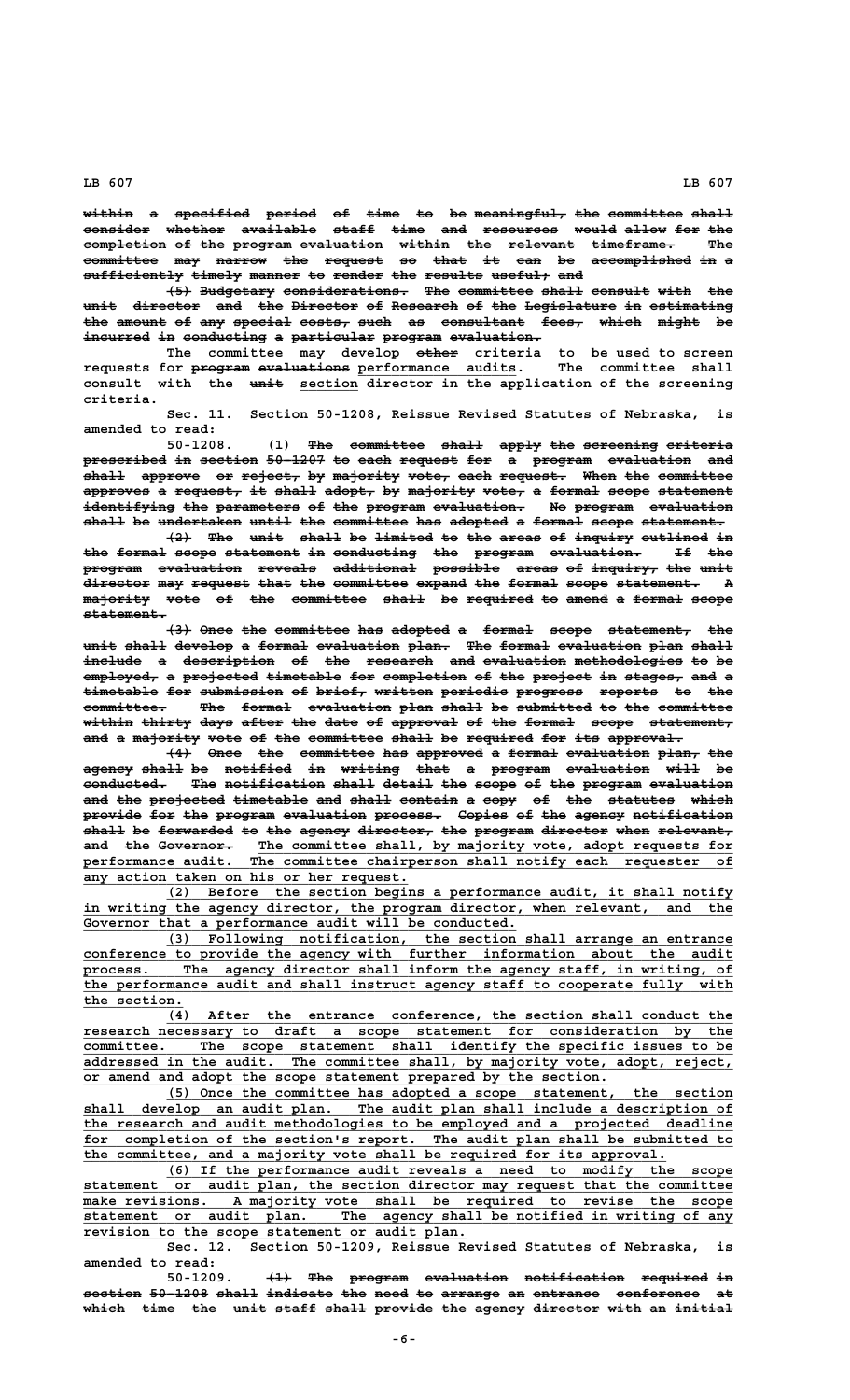inventory of what will be reasonably needed to conduct the program evaluation. The inventory shall include, to the extent feasible, records, reports, staff time, and any work materials including desk space and computer terminals. The initial inventory of needs of the unit may be expanded at any time during the evaluation. The inventory of needs and any expansion thereof shall be within the agency's budget constraints which shall be determined in consultation with the agency director and the Legislative Fiscal Analyst.

**(2) The agency director shall inform the agency staff, in writing, ——— ——— —————— ———————— ————— —————— ——— —————— —————— —— ——————— of the program evaluation and shall instruct them to cooperate fully with the —— ——— ——————— —————————— ——— ————— ———————— ———— —— ————————— ————— ———— —— unit staff. A copy of the agency director's staff notification shall be ———— —————— — ———— —— ——— —————— —————————— ————— ———————————— ————— —** provided to the unit staff at the entrance conference.

 $\left\{\left\{\cdot\right\}\right\}$  During the conduct of the program evaluation, the unit director  $\frac{\text{shell}}{\text{parallel}}$  provide brief, written progress reports to the chairperson of the **committee** as outlined in the formal evaluation plan timetable. Upon approval  **\_\_\_\_\_\_\_\_\_\_\_\_\_\_\_\_\_\_\_\_\_\_\_\_\_\_\_\_\_\_\_\_\_\_\_\_\_\_\_\_\_\_\_\_\_\_\_\_\_\_\_\_\_\_\_\_\_\_\_\_\_\_\_\_\_\_\_\_\_\_\_\_\_\_\_\_\_\_ of an audit plan pursuant to section 50-1208, the agency shall be notified in \_\_\_\_\_\_\_\_\_\_\_\_\_\_\_\_\_\_\_\_\_\_\_\_\_\_\_\_\_\_\_\_\_\_\_\_\_\_\_\_\_\_\_\_\_\_\_\_\_\_\_\_\_\_\_\_\_\_\_\_\_\_\_\_\_\_\_\_\_\_\_\_\_\_\_\_\_\_ writing of the specific scope of the audit and the projected deadline for \_\_\_\_\_\_\_\_\_\_\_\_\_\_\_\_\_\_\_\_\_\_\_\_\_\_\_\_\_\_\_\_\_\_\_\_\_\_\_\_\_\_\_\_\_\_\_\_\_\_\_\_\_\_\_\_\_\_\_\_\_\_\_\_\_\_\_\_\_\_\_\_\_\_\_\_\_\_ completion of the section's report. If the section needs information from a \_\_\_\_\_\_\_\_\_\_\_\_\_\_\_\_\_\_\_\_\_\_\_\_\_\_\_\_\_\_\_\_\_\_\_\_\_\_\_\_\_\_\_\_\_\_\_\_\_\_\_\_\_\_\_\_\_\_\_\_\_\_\_\_\_\_\_\_\_\_\_\_\_\_\_\_\_\_ political subdivision or entity thereof to effectively conduct a performance \_\_\_\_\_\_\_\_\_\_\_\_\_\_\_\_\_\_\_\_\_\_\_\_\_\_\_\_\_\_\_\_\_\_\_\_\_\_\_\_\_\_\_\_\_\_\_\_\_\_\_\_\_\_\_\_\_\_\_\_\_\_\_\_\_\_\_\_\_\_\_\_\_\_\_\_\_\_ audit of an agency, the political subdivision or entity thereof shall provide \_\_\_\_\_\_\_\_\_\_\_\_\_\_\_\_\_\_\_\_\_\_\_\_\_\_\_\_\_\_\_\_\_\_\_\_\_\_\_\_ information, on request, to the section.**

**Sec. 13. Section 50-1210, Reissue Revised Statutes of Nebraska, is amended to read:**

50-1210. Upon completion of a program evaluation, the unit shall prepare a final draft report of its findings, including any recommendations and alternative recommendations for action including statutory changes. The unit director shall forward the draft report concurrently to the committee and to the agency director. The communication to the agency shall invite review and written response and shall prohibit release of any part of the draft report to any person outside the agency. The agency shall be allowed thirty  $e$  alendar days from date of receipt of the draft report to provide a written **response to the draft report to the committee. Any written response received ———————— —— ——— ————— —————— —— ——— —————————— ——— ——————— ———————— ——————— from the agency shall be attached to the unit report as an addendum for ———— ——— —————— ————— —— ———————— —— ——— ———— —————— —— —— ———————— —— consideration by the committee. Following receipt of any written response ————————————— —— ——— —————————— ————————— ——————— —— ——— ——————— ——————— from the agency, the unit director shall review the response, prepare a brief ———— ——— ——————— ——— ———— ———————— ————— —————— ——— ————————— ——————— — ———— written evaluation of it, and forward the evaluation to the committee for ——————— —————————— —— ——— ——— ——————— ——— —————————— —— ——— ————————— ——— ——————— \_\_\_\_\_\_\_\_\_\_\_\_\_\_\_\_\_\_\_\_\_\_\_\_\_\_\_\_\_\_\_\_\_\_\_\_\_\_\_\_\_\_\_\_\_\_\_\_\_\_\_\_\_\_\_\_\_\_\_\_\_\_\_\_\_\_\_\_\_ review. (1) Upon completion of a performance audit, the section shall prepare \*eview.** (1) Upon completion of a performance audit, the section shall prepare a report of its findings and recommendations for action. The section director  **\_\_\_\_\_\_\_\_\_\_\_\_\_\_\_\_\_\_\_\_\_\_\_\_\_\_\_\_\_\_\_\_\_\_\_\_\_\_\_\_\_\_\_\_\_\_\_\_\_\_\_\_\_\_\_\_\_\_\_\_\_\_\_\_\_\_\_\_\_\_\_\_\_\_\_\_\_\_ shall provide the section's report concurrently to the committee, agency \_\_\_\_\_\_\_\_\_\_\_\_\_\_\_\_\_\_\_\_\_\_\_\_\_\_\_\_\_\_\_\_\_\_\_\_\_\_\_\_\_\_\_\_\_\_\_\_\_\_\_\_\_\_\_\_\_\_\_\_\_\_\_\_\_\_\_\_\_\_\_\_\_\_\_\_\_\_ director, and Legislative Fiscal Analyst. The committee may, by majority \_\_\_\_\_\_\_\_\_\_\_\_\_\_\_\_\_\_\_\_\_\_\_\_\_\_\_\_\_\_\_\_\_\_\_\_\_\_\_\_\_\_\_\_\_\_\_\_\_\_\_\_\_\_\_\_\_\_\_\_\_\_\_\_\_\_\_\_\_\_\_\_\_\_\_\_\_\_ vote, release the section's report or portions thereof to other individuals,** with the stipulation that the released material shall be kept confidential.

 **\_\_\_\_\_\_\_\_\_\_\_\_\_\_\_\_\_\_\_\_\_\_\_\_\_\_\_\_\_\_\_\_\_\_\_\_\_\_\_\_\_\_\_\_\_\_\_\_\_\_\_\_\_\_\_\_\_\_\_\_\_\_\_\_\_\_\_\_ (2) When the section director provides the report to the Legislative \_\_\_\_\_\_\_\_\_\_\_\_\_\_\_\_\_\_\_\_\_\_\_\_\_\_\_\_\_\_\_\_\_\_\_\_\_\_\_\_\_\_\_\_\_\_\_\_\_\_\_\_\_\_\_\_\_\_\_\_\_\_\_\_\_\_\_\_\_\_\_\_\_\_\_\_\_\_ Fiscal Analyst, the Legislative Fiscal Analyst shall issue an opinion to the \_\_\_\_\_\_\_\_\_\_\_\_\_\_\_\_\_\_\_\_\_\_\_\_\_\_\_\_\_\_\_\_\_\_\_\_\_\_\_\_\_\_\_\_\_\_\_\_\_\_\_\_\_\_\_\_\_\_\_\_\_\_\_\_\_\_\_\_\_\_\_\_\_\_\_\_\_\_ committee indicating whether the section's recommendations can be implemented \_\_\_\_\_\_\_\_\_\_\_\_\_\_\_\_\_\_\_\_\_\_\_\_\_\_\_\_\_\_\_\_\_\_\_\_\_\_\_\_\_\_\_\_\_\_\_ by the agency within its current appropriation.**

 **\_\_\_\_\_\_\_\_\_\_\_\_\_\_\_\_\_\_\_\_\_\_\_\_\_\_\_\_\_\_\_\_\_\_\_\_\_\_\_\_\_\_\_\_\_\_\_\_\_\_\_\_\_\_\_\_\_\_\_\_\_\_\_\_\_\_\_\_ (3) When the section director provides the report to the agency, the \_\_\_\_\_\_\_\_\_\_\_\_\_\_\_\_\_\_\_\_\_\_\_\_\_\_\_\_\_\_\_\_\_\_\_\_\_\_\_\_\_\_\_\_\_\_\_\_\_\_\_\_\_\_\_\_\_\_\_\_\_\_\_\_\_\_\_\_\_\_\_\_\_\_\_\_\_\_ agency shall have twenty business days from the date of receipt of the report \_\_\_\_\_\_\_\_\_\_\_\_\_\_\_\_\_\_\_\_\_\_\_\_\_\_\_\_\_\_\_\_\_\_\_\_\_\_\_\_\_\_\_\_\_\_\_\_\_\_\_\_\_\_\_\_\_\_\_\_\_\_\_\_\_\_\_\_\_\_\_\_\_\_\_\_\_\_ to provide a written response. Any written response received from the agency**  $\text{shall}$  be attached to the committee report. The agency shall not release any part of the report to any person outside the agency, except that an agency may  **\_\_\_\_\_\_\_\_\_\_\_\_\_\_\_\_\_\_\_\_\_\_\_\_\_\_\_\_\_\_\_\_\_\_\_\_\_\_\_\_\_\_\_\_\_\_\_\_\_\_\_\_\_\_\_\_\_\_\_\_\_\_\_\_\_\_\_\_\_\_\_\_\_\_\_\_\_\_ discuss the report with the Governor. The Governor shall not release any part \_\_\_\_\_\_\_\_\_\_\_\_\_\_ of the report.**

 **\_\_\_\_\_\_\_\_\_\_\_\_\_\_\_\_\_\_\_\_\_\_\_\_\_\_\_\_\_\_\_\_\_\_\_\_\_\_\_\_\_\_\_\_\_\_\_\_\_\_\_\_\_\_\_\_\_\_\_\_\_\_\_\_\_\_\_\_ (4) Following receipt of any written response from the agency, the \_\_\_\_\_\_\_\_\_\_\_\_\_\_\_\_\_\_\_\_\_\_\_\_\_\_\_\_\_\_\_\_\_\_\_\_\_\_\_\_\_\_\_\_\_\_\_\_\_\_\_\_\_\_\_\_\_\_\_\_\_\_\_\_\_\_\_\_\_\_\_\_\_\_\_\_\_\_ section director shall prepare a brief written summary of the response, \_\_\_\_\_\_\_\_\_\_\_\_\_\_\_\_\_\_\_\_\_\_\_\_\_\_\_\_\_\_\_\_\_\_\_\_\_\_\_\_\_\_\_\_\_\_\_\_\_\_\_\_\_\_\_\_\_\_\_\_\_\_\_\_\_\_\_\_\_\_\_\_\_\_\_\_\_\_ including a description of any significant disagreements the agency has with \_\_\_\_\_\_\_\_\_\_\_\_\_\_\_\_\_\_\_\_\_\_\_\_\_\_\_\_\_\_\_\_\_\_\_\_\_\_\_\_ the section's report or recommendations.**

**Sec. 14. Section 50-1211, Reissue Revised Statutes of Nebraska, is amended to read:**

 **\_\_\_\_\_\_\_\_\_\_\_\_\_\_\_\_\_\_\_\_\_\_\_\_\_\_\_\_\_\_\_\_\_\_\_\_\_\_\_\_\_\_\_\_\_\_\_\_\_\_\_\_\_\_ 50-1211. (1) The committee shall review the section's report, the \_\_\_\_\_\_\_\_\_\_\_\_\_\_\_\_\_\_\_\_\_\_\_\_\_\_\_\_\_\_\_\_\_\_\_\_\_\_\_\_\_\_\_\_\_\_\_\_\_\_\_\_\_\_\_\_\_\_\_\_\_\_\_\_\_\_\_\_\_\_\_\_\_\_\_\_\_\_ agency's response, the section director's summary of the agency's response, \_\_\_\_\_\_\_\_\_\_\_\_\_\_\_\_\_\_\_\_\_\_\_\_\_\_\_\_\_\_\_\_\_\_\_\_\_\_\_\_\_\_\_\_\_\_\_\_\_\_\_\_\_\_\_\_\_\_\_\_\_\_\_\_\_\_\_\_\_\_\_\_\_\_\_\_\_\_ and the Legislative Fiscal Analyst's opinion prescribed in section 50-1210. \_\_\_\_\_\_\_\_\_\_\_\_\_\_\_\_\_\_\_\_\_\_\_\_\_\_\_\_\_\_\_\_\_\_\_\_\_\_\_\_\_\_\_\_\_\_\_\_\_\_\_\_\_\_\_\_\_\_\_\_\_\_\_\_\_\_\_\_\_\_\_\_\_\_\_\_\_\_ The committee may amend and shall adopt or reject each recommendation in the \_\_\_\_\_\_\_\_\_\_\_\_\_\_\_\_\_\_\_\_\_\_\_\_\_\_\_\_\_\_\_\_\_\_\_\_\_\_\_\_\_\_\_\_\_\_\_\_\_\_\_\_\_\_\_\_\_\_\_\_\_\_\_\_\_\_\_\_\_\_\_\_\_\_\_\_\_\_ report and indicate whether each recommendation can be implemented by the \_\_\_\_\_\_\_\_\_\_\_\_\_\_\_\_\_\_\_\_\_\_\_\_\_\_\_\_\_\_\_\_\_\_\_\_\_\_\_\_\_\_\_\_\_\_\_\_\_\_\_\_\_\_\_\_\_\_\_\_\_\_\_\_\_\_\_\_\_\_\_\_\_\_\_\_\_\_ agency within its current appropriation. The adopted recommendations shall be \_\_\_\_\_\_\_\_\_\_\_\_\_\_\_\_\_\_\_\_\_\_\_\_\_\_\_\_\_\_\_\_\_\_\_\_\_\_\_\_\_\_\_\_\_\_\_\_\_\_\_\_\_\_\_\_\_\_\_\_\_\_\_\_\_\_\_\_\_\_\_\_\_\_\_\_\_\_ incorporated into a committee report, which shall be approved by majority vote.\_\_\_\_\_**

 **\_\_\_\_\_\_\_\_\_\_\_\_\_\_\_\_\_\_\_\_\_\_\_\_\_\_\_\_\_\_\_\_\_\_\_\_\_\_\_\_\_\_\_\_\_\_\_\_\_\_\_\_\_\_\_\_\_\_\_\_\_\_\_\_\_\_\_\_ (2) The committee report shall include, but not be limited to, the** section's report, the agency's written response to the report, the section  **\_\_\_\_\_\_\_\_\_\_\_\_\_\_\_\_\_\_\_\_\_\_\_\_\_\_\_\_\_\_\_\_\_\_\_\_\_\_\_\_\_\_\_\_\_\_\_\_\_\_\_\_\_\_\_\_\_\_\_\_\_\_\_\_\_\_\_\_\_\_\_\_\_\_\_\_\_\_ director's summary of the agency response, the committee's recommendations, \_\_\_\_\_\_\_\_\_\_\_\_\_\_\_\_\_\_\_\_\_\_\_\_\_\_\_\_\_\_\_\_\_\_\_\_\_\_\_\_\_\_\_\_\_\_\_\_\_\_\_\_\_\_\_\_\_\_\_\_\_\_\_\_\_\_\_\_\_\_\_\_\_\_\_\_\_\_ and any opinions of the Legislative Fiscal Analyst regarding whether the \_\_\_\_\_\_\_\_\_\_\_\_\_\_\_\_\_\_\_\_\_\_\_\_\_\_\_\_\_\_\_\_\_\_\_\_\_\_\_\_\_\_\_\_\_\_\_\_\_\_\_\_\_\_\_\_\_\_\_\_\_\_\_\_\_\_\_\_\_\_\_\_\_\_\_\_\_\_ committee's recommendations can be implemented by the agency within its** current appropriation. The final draft report, the agency response, and the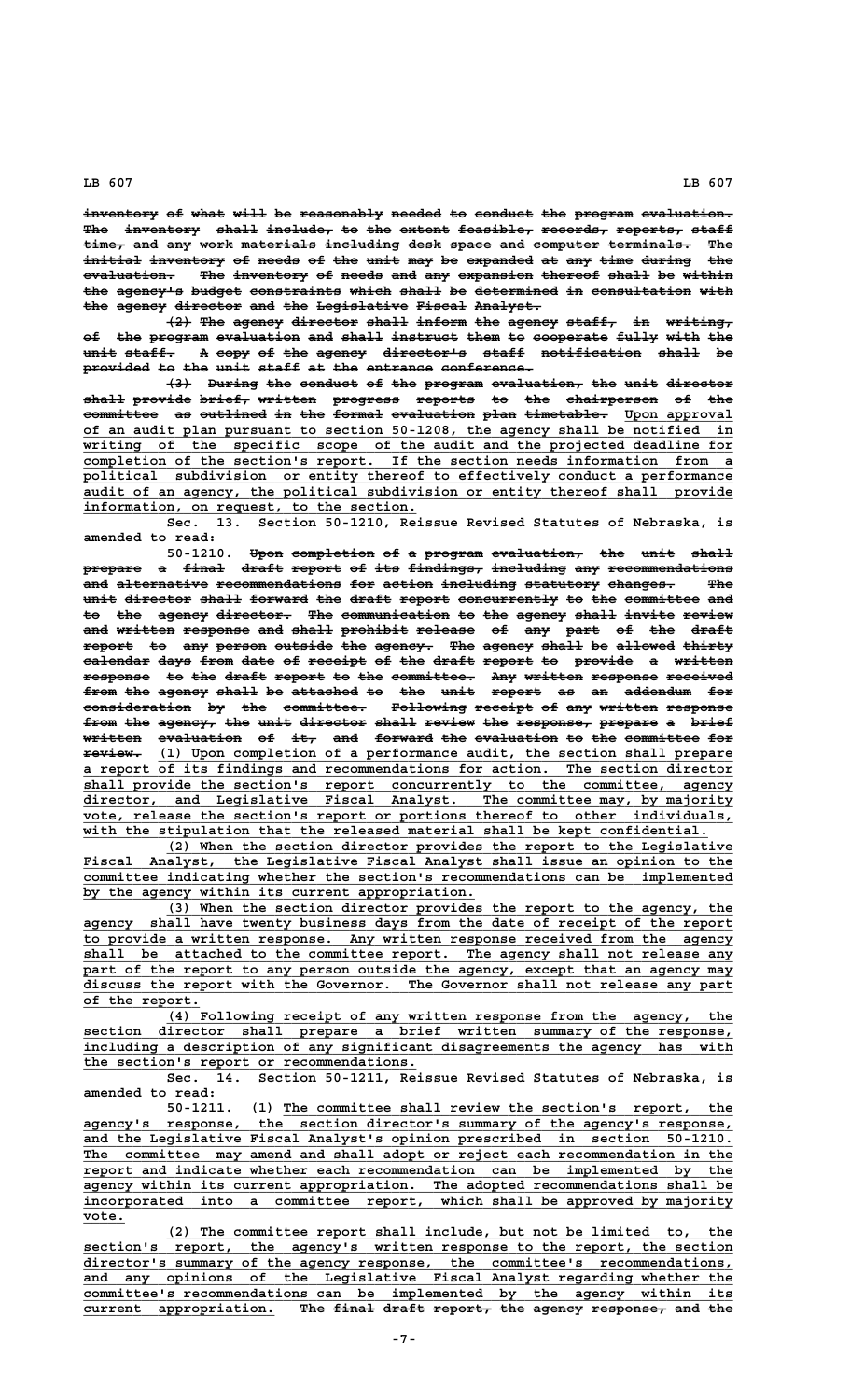unit director's evaluation prescribed in section 50-1210 shall be reviewed by the committee. The committee shall amend, if necessary, and adopt or reject each draft report recommendation, and the adopted recommendation shall be incorporated into a final committee report which shall be approved by majority **vote of the committee.** 

 **——— \_\_\_ (2) (3) The committee may decide, by majority vote, to defer ————— ———— \_\_ adoption of a final committee report pending a public hearing. When If the** committee elects to schedule a public hearing, a preliminary report shall be  $\frac{1}{2}$  **released** it shall release, for review by interested persons prior to the hearing, the section's report, the agency's response, the section director's  $\substack{\text{summary} \\ \text{of the agency's response, and any opinions of the legislative Fixed}$ **Analyst. The preliminary report shall include the unit report and \_\_\_\_\_\_\_ ——— ——————————— —————— ————— ——————— ——— ———— —————— —— recommendations and any agency response. The public hearing shall be held not ——————————————— ——— ——— —————— ————————** less than ten and not nor more than thirty ealendar twenty business days following release of the **preliminary** report materials.

 $\overline{(4)}$  When the committee elects to schedule a hearing<sub>1</sub> prior to  $\texttt{releasing}$  a final committee report, the final committee report shall include, as an addendum, a summary of the testimony received at the hearing shall be  **\_\_\_\_\_\_\_\_\_\_\_\_\_\_\_\_\_\_\_\_\_\_\_\_\_\_\_\_\_\_\_\_\_\_\_\_\_\_\_\_\_\_\_\_\_\_\_\_\_\_\_ attached to the committee report as an addendum. A transcript of the testimony received at the hearing shall be on file with the committee and available for public inspection.** The final committee report Unless the committee votes to delay release of the committee report, the report shall be released within  $\frac{1}{x+y}$  forty business days after the public hearing.

**(4) After the committee approves the final committee report, the unit director shall forward the report to the agency director. The ———— ———————— ————— ——————— ——— —————— —— ——— —————— ————————— —— communication to the agency shall invite written response to the final ————————————— —— ——— —————— ————— —————— ——————— ———————— —— ——— ———— committee report and shall prohibit the release of any part of the final ————————— —————— ——— ————— ———————— ——— ——————— —— ——— ———— —— ——— ————** committee report to any person outside the agency. The agency shall be allowed fifteen calendar days from the receipt of the final committee report to provide a written response to the committee. Any written response received from the agency shall be attached to the final committee report as an  **addendum. —————————**

**(5) Once the committee has approved its report, the committee shall, \_\_\_\_\_\_\_\_\_\_\_\_\_\_\_\_\_\_\_\_\_\_\_\_\_\_\_\_\_\_\_\_ \_\_\_\_\_\_\_\_\_\_\_\_\_\_\_\_\_\_\_\_\_\_\_\_\_\_\_\_\_\_\_\_\_\_\_\_\_\_\_\_\_\_\_\_\_\_\_\_\_\_\_\_\_\_\_\_\_\_\_\_\_\_\_\_\_\_\_\_\_\_\_\_\_\_\_\_\_\_ by majority vote, cause the committee report to be released to all members of \_\_\_\_\_\_\_\_\_\_\_\_\_\_\_\_\_\_\_\_\_\_\_\_\_\_\_\_\_\_\_\_\_\_\_\_\_\_\_\_\_\_\_\_\_\_\_\_\_\_\_\_\_\_\_\_\_\_\_\_\_\_\_\_\_\_\_\_\_\_\_\_\_\_\_\_\_\_ the Legislature and to the public. The committee may, by majority vote, \_\_\_\_\_\_\_\_\_\_\_\_\_\_\_\_\_\_\_\_\_\_\_\_\_\_\_\_\_\_\_\_\_\_\_\_\_\_\_\_\_\_\_\_\_\_\_\_\_\_\_\_\_\_\_\_\_\_\_\_\_\_\_\_\_\_\_\_\_\_\_\_\_\_\_\_\_\_ release the committee report or portions thereof prior to public release of** the report. a final committee report and received a written response to the  $\overline{\text{report}}$  from the agency director, the chairperson of the committee shall cause the report to be released concurrently to all members of the Legislature and **to the public. Only the chairperson or his or her designee may initially —— ——— ——————— ———— ——— ——————————— —— ——— —— ——— ———————— ——— ————————** release a committee report or any information relating to the content of the  $\texttt{report}$  including recommendations, and then only after approval by a majority **of the committee. —— ——— ——————————**

**Sec. 15. Section 50-1212, Reissue Revised Statutes of Nebraska, is amended to read:**

**50-1212. (1) The committee report adopted pursuant to section ——— ————————— —————— ——————— ———————— —— ——————— 50-1211 shall include the opinion of the committee as to whether each ——————— ————— ——————— ——— ——————— —— ——— ————————— —— —— ——————— ——— recommendation can be implemented by the agency within its current —————————————— ——— —— ——————————— —— ——— —————— —————— ——— ——————— ————————————— \_\_\_\_\_\_\_\_\_\_\_\_\_\_\_\_\_\_\_\_\_\_\_\_\_\_\_\_\_\_\_\_\_\_\_\_\_\_\_\_\_\_\_\_\_\_\_\_\_\_\_\_\_\_\_\_\_\_\_\_\_\_\_ appropriation Within forty business days following the release of the \_\_\_\_\_\_\_\_\_\_\_\_\_\_\_\_\_\_\_\_\_\_\_\_\_\_\_\_\_\_\_\_\_\_\_\_\_\_\_\_\_\_\_\_\_\_\_\_\_\_\_\_\_\_\_\_\_\_\_\_\_\_\_\_\_\_\_\_\_\_\_\_\_\_\_\_\_\_ committee report, the agency shall provide to the committee a written \_\_\_\_\_\_\_\_\_\_\_\_\_\_\_\_\_\_\_\_\_\_\_\_\_\_\_\_\_\_\_\_\_\_\_\_\_\_\_\_\_\_\_\_\_\_\_\_\_\_\_\_\_\_\_\_\_\_\_\_\_\_\_\_\_\_\_\_\_\_\_\_\_\_\_\_\_\_ implementation plan describing the action planned and timeframe for \_\_\_\_\_\_\_\_\_\_\_\_\_\_\_\_\_\_\_\_\_\_\_\_\_\_\_\_\_\_\_\_\_\_\_\_\_\_\_\_\_\_\_\_\_\_\_\_\_\_\_\_\_\_\_\_\_\_\_\_\_\_\_\_\_\_\_\_\_\_\_\_\_\_\_\_\_\_ accomplishment of each of the recommendations contained in the committee \_\_\_\_\_\_\_\_\_\_\_\_\_\_\_\_\_\_\_\_\_\_\_\_\_\_\_\_\_\_\_\_\_\_\_\_\_\_\_\_\_\_\_\_\_\_\_\_\_\_\_\_\_\_\_\_\_\_\_\_\_\_\_\_\_\_\_\_\_\_\_\_\_\_\_\_\_\_ report. The agency director shall make every effort to fully implement the recommendations that can be implemented within the limits of the agency's \_\_\_\_\_\_\_\_\_\_\_\_\_\_\_\_\_\_\_\_\_\_\_\_\_\_\_\_\_\_\_\_\_\_\_\_\_\_\_\_\_\_\_\_\_\_\_\_\_\_\_\_\_\_\_\_\_\_\_\_\_\_\_\_\_\_\_\_\_\_\_\_\_\_\_\_\_\_ current appropriation. For those recommendations which require additional \_\_\_\_\_\_\_\_\_\_\_\_\_\_\_\_\_\_\_\_\_\_\_\_\_\_\_\_\_\_\_\_\_\_\_\_\_\_\_\_\_\_\_\_\_\_\_\_\_\_\_\_\_\_\_\_\_\_\_\_\_\_\_\_\_\_\_\_\_\_\_\_\_\_\_\_\_\_ appropriations or the drafting of legislation, the committee shall sponsor the \_\_\_\_\_\_\_\_\_\_\_\_\_\_\_\_\_\_\_\_\_\_\_\_\_\_\_\_\_\_\_\_\_\_\_\_\_\_\_\_\_\_\_\_\_\_\_\_\_\_\_\_\_\_\_\_\_\_\_\_\_\_\_\_\_\_\_\_\_\_\_\_\_\_\_\_\_\_ legislation or present the proposal for additional or revised appropriations \_\_\_\_\_\_\_\_\_\_\_\_\_\_\_\_\_\_\_\_\_\_\_\_\_\_\_\_\_\_\_\_\_\_\_\_\_\_\_\_\_\_\_\_\_\_\_\_\_\_ to the Appropriations Committee of the Legislature.**

> (2) The committee Legislative Performance Audit Committee shall **establish a system to ascertain and monitor agency conformity to the ————— recommendations contained in the final committee report and compliance with** any statutory changes resulting from the report recommendations. in the final committee report. The committee shall consider using any existing review and monitoring systems within the office of the Legislative Fiscal Analyst, the Governor's Policy Research Office, the office of the Auditor of Public **Accounts, or the agency. For those recommendations which can be implemented ————————— —— ——— ——————— ——— ————— ——————————————— ————— ——— —— ——————————** b<del>y the agency within the limits of its-current-appropriation, a followup</del> system shall include a requirement for a written implementation plan to be filed with the committee by the agency within sixty days after the release of  $the$  committee report.

> **(3) Once the committee upon advice of the Legislative Fiscal Analyst ——— ———— ——— ————————— ———— —————— —— ——— ——————————— —————— ——————** determines that a recommendation in the report is within the ability of the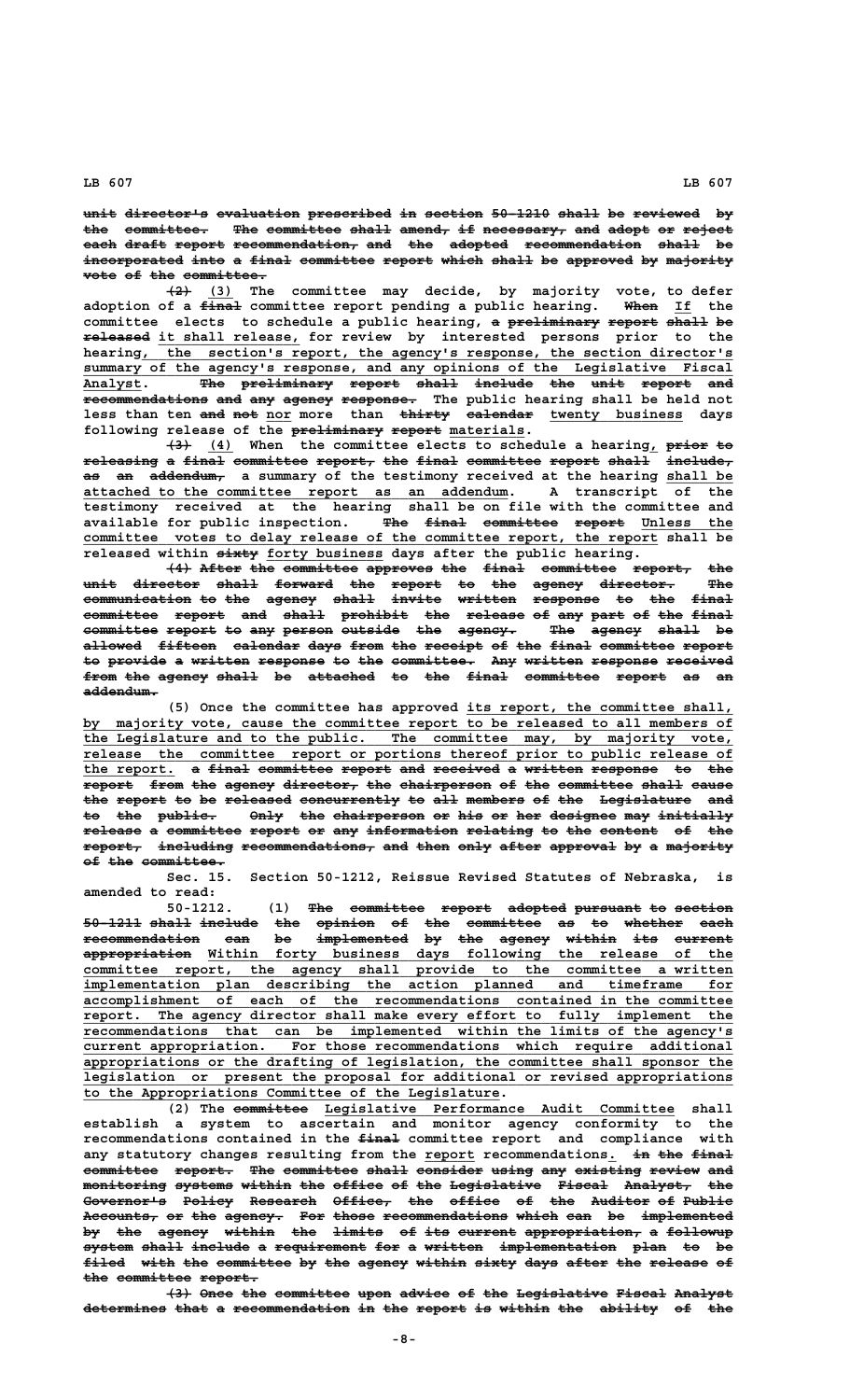agency to carry out within the limits of the agency's current appropriation, the agency director shall make every effort to fully carry out the recommendation within the timeframe outlined by the committee. For those **recommendations which require additional appropriations or the drafting of ——————————————— ————— ——————— —————————— —————————————— —— ——— ———————— ——**  $\overline{\texttt{legidation}}$  the committee shall sponsor the legislation or present the **proposal for additional or revised appropriations to the Appropriations ———————— ——— —————————— —— ——————— —————————————— —— ——— ——————————————** Committee of the Legislature.

**Sec. 16. Section 50-1213, Reissue Revised Statutes of Nebraska, is amended to read:**

50-1213. No proceeding of the committee or unit section or opinion or expression of any member of the committee or  $\frac{1}{n+1}$  section acting at the **direction of the committee shall be reviewable in any court. No member of the** committee or  $\frac{u}{u}$  section acting at the direction of the committee shall be **required to testify or produce evidence in any judicial or administrative** proceeding concerning matters relating to the conduct of a program evaluation  **\_\_\_\_\_\_\_\_\_\_\_\_\_\_\_\_\_ performance audit except in a proceeding brought to enforce the Legislative** Program Evaluation Performance Audit Act.

**Pursuant to section 84-712.05, the working papers produced by the** committee or <del>unit in the conduct of a program evaluation</del> section in conjunction with a performance audit shall not be considered public documents. **Sec. 17. Section 50-1214, Reissue Revised Statutes of Nebraska, is**

**amended to read:**

**50-1214. By majority vote, the committee may decide not to include** in the committee report or any other **program evaluation** performance audit document which that will be a public record the names of persons providing information as  $\overline{a}$  part of any program evaluation performance audit.

**No employee of the State of Nebraska who provides information to the** committee or unit section as part of a program evaluation performance audit **shall be subject to any penalties, sanctions, or restrictions in connection with his or her employment as a result of the provision of such information.**

**Sec. 18. Section 50-1215, Reissue Revised Statutes of Nebraska, is amended to read:**

**50-1215. Any person who willfully obstructs or hinders the conduct** of a <del>program evaluation</del> performance audit or who willfully-misleads-or **attempts to mislead any person charged with the duty of conducting a program ——————** evaluation performance audit shall be guilty of a Class II misdemeanor.

**Sec. 19. Section 50-1303, Revised Statutes Supplement, 2002, is amended to read:**

**50-1303. (1) The Government, Military and Veterans Affairs Committee of the Legislature may randomly select and conduct an evaluation of any board, commission, or similar entity. An evaluation conducted by the committee shall include, but not be limited to, the following:**

**(a) A review of the basic assumptions underlying the creation of the board, commission, or entity;**

**(b) A statement of the impact and effectiveness of the programs, policies, services, or activities administered by, or under the supervision of, the board, commission, or entity; and**

**(c) A recommendation as to whether the board, commission, or entity should be terminated, continued, or modified.**

(2) If the committee believes that a more extensive program **evaluation of a board, commission, or entity is necessary, the chairperson of** the committee, on the committee's behalf, may request the Legislative Program  $E$ valuation Performance Audit Committee to conduct a program evaluation performance audit pursuant to the Legislative Program Evaluation Performance Audit Act. Nothing in this section shall be construed to give requests for **program evaluations performance audits under this section priority over other** requests under consideration by the Legislative Program Evaluation Performance  **Audit Committee. \_\_\_\_\_**

**Sec. 20. Section 84-304, Revised Statutes Supplement, 2002, is amended to read:**

**84-304. It shall be the duty of the Auditor of Public Accounts:**

**(1) To give information in writing to the Legislature, whenever required, upon any subject relating to the fiscal affairs of the state or with regard to any duty of his or her office;**

**(2) To furnish offices for himself or herself and all fuel, lights, books, blanks, forms, paper, and stationery required for the proper discharge of the duties of his or her office;**

(3) To examine or cause to be examined, in accordance with generally  **\_\_\_\_\_\_\_\_\_\_\_\_\_\_\_\_\_\_\_\_\_\_\_\_\_\_\_\_\_\_\_\_\_\_\_\_\_\_\_\_\_\_\_\_\_\_\_\_\_\_\_\_\_\_\_\_\_\_\_\_\_\_\_\_\_\_\_\_\_\_\_\_\_\_\_\_\_\_ accepted government auditing standards for financial audits, as that term is \_\_\_\_\_\_\_\_\_\_\_\_\_\_\_\_\_\_\_\_\_\_\_\_\_\_\_\_\_\_\_\_\_\_\_\_\_\_\_\_\_\_\_\_\_\_\_\_\_\_\_\_\_\_\_\_\_\_\_\_\_\_\_\_\_\_\_\_\_\_\_\_\_\_\_\_\_\_ defined in the Electronic Codification of Government Auditing Standards as of \_\_\_\_\_\_\_\_\_\_\_\_\_\_\_\_\_\_\_\_\_\_\_\_\_\_\_\_\_\_\_\_\_\_\_\_\_\_\_\_\_\_\_\_\_\_\_\_\_\_\_\_\_\_\_\_\_\_\_\_\_\_\_\_\_\_\_\_\_\_\_\_\_\_\_\_\_\_ July 1999, published by the Comptroller General of the United States, General \_\_\_\_\_\_\_\_\_\_\_\_\_\_\_\_\_\_ Accounting Office, at such time as he or she shall determine, books, accounts,**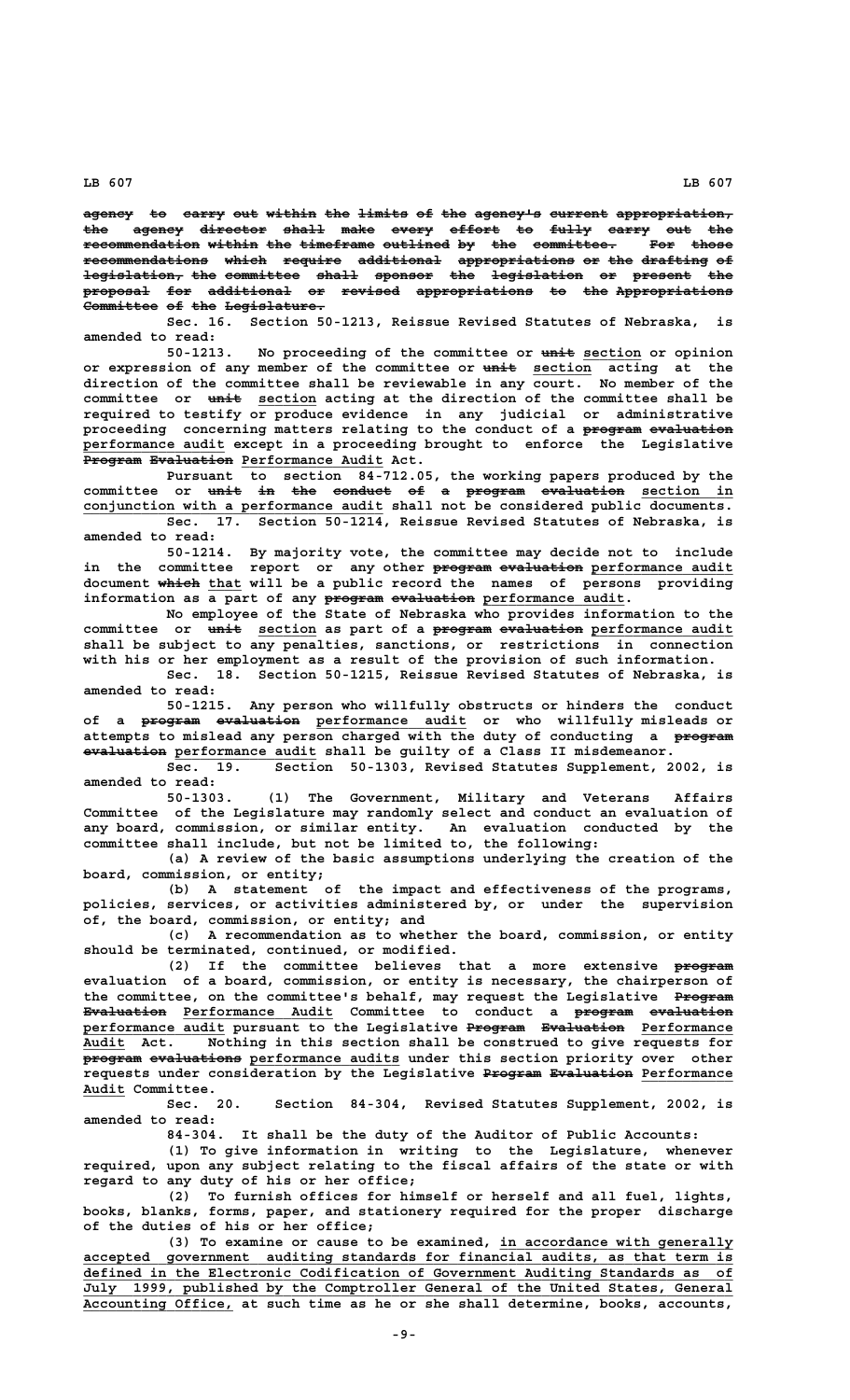**vouchers, records, and expenditures of all state officers, state bureaus, state boards, state commissioners, the state library, societies and associations supported by the state, state institutions, state colleges, and the University of Nebraska, except when required to be performed by other officers or persons;**

**(4)(a) To examine or cause to be examined, at the expense of the political subdivision, when the Auditor of Public Accounts determines such examination necessary or when requested by the political subdivision, the** books, accounts, vouchers, records, and expenditures of an any agricultural **association formed under Chapter 2, article 20, county agricultural society, joint airport authority formed under the Joint Airport Authorities Act, city \_\_\_\_\_\_\_\_\_\_\_\_\_\_\_\_\_\_\_\_\_\_\_\_\_\_\_\_\_\_\_\_\_\_\_\_\_\_\_\_\_\_\_\_\_\_\_\_\_ or county airport authority, bridge commission created pursuant to section \_\_\_\_\_\_\_ 39-868, cemetery district, development district, drainage district, health district, historical society, hospital authority or district, county hospital, housing agency as defined in section 71-1575, irrigation district, county or municipal library, community mental health center, railroad transportation safety district, rural water district, township, Wyuka Cemetery, any village,** any political subdivision with the authority to levy a property tax or a toll, **or any entity created pursuant to the Joint Public Agency Act which has separately levied a property tax based on legal authority for a joint public agency to levy such a tax independent of the public agencies forming such joint public agency.**

**(b) The Auditor of Public Accounts may waive the audit requirement of subdivision (4)(a) of this section upon the submission by the political subdivision of a written request in a form prescribed by the auditor. The auditor shall notify the political subdivision in writing of the approval or denial of the request for a waiver;**

(5) To report promptly to the <del>Director</del> of Administrative Services  **\_\_\_\_\_\_\_\_ Governor and the appropriate standing committee of the Legislature the fiscal condition shown by such examinations conducted by the auditor, including any irregularities or misconduct of officers or employees, any misappropriation or misuse of public funds or property, and any improper system or method of \_\_\_\_\_\_\_\_\_\_\_\_\_\_\_\_\_\_\_\_\_\_\_\_\_\_\_\_\_\_\_\_\_\_\_\_\_\_\_\_\_\_ bookkeeping or condition of accounts. In addition, if, in the normal course \_\_\_\_\_\_\_\_\_\_\_\_\_\_\_\_\_\_\_\_\_\_\_\_\_\_\_\_\_\_\_\_\_\_\_\_\_\_\_\_\_\_\_\_\_\_\_\_\_\_\_\_\_\_\_\_\_\_\_\_\_\_\_\_\_\_\_\_\_\_\_\_\_\_\_\_\_\_ of conducting an audit in accordance with generally accepted government \_\_\_\_\_\_\_\_\_\_\_\_\_\_\_\_\_\_\_\_\_\_\_\_\_\_\_\_\_\_\_\_\_\_\_\_\_\_\_\_\_\_\_\_\_\_\_\_\_\_\_\_\_\_\_\_\_\_\_\_\_\_\_\_\_\_\_\_\_\_\_\_\_\_\_\_\_\_ auditing standards for financial audits, as that term is defined in the \_\_\_\_\_\_\_\_\_\_\_\_\_\_\_\_\_\_\_\_\_\_\_\_\_\_\_\_\_\_\_\_\_\_\_\_\_\_\_\_\_\_\_\_\_\_\_\_\_\_\_\_\_\_\_\_\_\_\_\_\_\_\_\_\_\_\_\_\_\_\_\_\_\_\_\_\_\_ Electronic Codification of Government Auditing Standards as of July 1999, \_\_\_\_\_\_\_\_\_\_\_\_\_\_\_\_\_\_\_\_\_\_\_\_\_\_\_\_\_\_\_\_\_\_\_\_\_\_\_\_\_\_\_\_\_\_\_\_\_\_\_\_\_\_\_\_\_\_\_\_\_\_\_\_\_\_\_\_\_\_\_\_\_\_\_\_\_\_ published by the Comptroller General of the United States, General Accounting \_\_\_\_\_\_\_\_\_\_\_\_\_\_\_\_\_\_\_\_\_\_\_\_\_\_\_\_\_\_\_\_\_\_\_\_\_\_\_\_\_\_\_\_\_\_\_\_\_\_\_\_\_\_\_\_\_\_\_\_\_\_\_\_\_\_\_\_\_\_\_\_\_\_\_\_\_\_ Office, the auditor discovers any potential problems related to the \_\_\_\_\_\_\_\_\_\_\_\_\_\_\_\_\_\_\_\_\_\_\_\_\_\_\_\_\_\_\_\_\_\_\_\_\_\_\_\_\_\_\_\_\_\_\_\_\_\_\_\_\_\_\_\_\_\_\_\_\_\_\_\_\_\_\_\_\_\_\_\_\_\_\_\_\_\_ effectiveness, efficiency, or performance of state programs, he or she shall \_\_\_\_\_\_\_\_\_\_\_\_\_\_\_\_\_\_\_\_\_\_\_\_\_\_\_\_\_\_\_\_\_\_\_\_\_\_\_\_\_\_\_\_\_\_\_\_\_\_\_\_\_\_\_\_\_\_\_\_\_\_\_\_\_\_\_\_\_\_\_\_\_\_\_\_\_\_ immediately report them in writing to the Legislative Performance Audit \_\_\_\_\_\_\_\_\_\_\_\_\_\_\_\_\_\_\_\_\_\_\_\_\_\_\_\_\_\_\_\_\_\_\_\_\_\_\_\_\_\_\_\_\_\_\_\_\_\_\_\_\_\_\_\_\_\_\_\_\_\_\_\_\_\_\_\_\_\_\_\_\_\_\_\_\_\_ Committee which may investigate the issue further, report it to the \_\_\_\_\_\_\_\_\_\_\_\_\_\_\_\_\_\_\_\_\_\_\_\_\_\_\_\_\_\_\_\_\_\_\_\_\_\_\_\_\_\_\_\_\_\_\_\_\_\_\_\_\_\_\_\_\_\_ appropriate standing committee of the Legislature, or both;**

**(6)(a) To examine or cause to be examined the books, accounts, vouchers, records, and expenditures of a fire protection district. The expense of the examination shall be paid by the political subdivision.**

**(b) Whenever the expenditures of a fire protection district are one hundred fifty thousand dollars or less per fiscal year, the fire protection district shall be audited no more than once every five years except as directed by the board of directors of the fire protection district or unless the auditor receives a verifiable report from a third party indicating any irregularities or misconduct of officers or employees of the fire protection district, any misappropriation or misuse of public funds or property, or any improper system or method of bookkeeping or condition of accounts of the fire protection district. In the absence of such a report, the auditor may waive the five-year audit requirement upon the submission of a written request by the fire protection district in a form prescribed by the auditor. The auditor shall notify the fire protection district in writing of the approval or denial of a request for waiver of the five-year audit requirement. Upon approval of the request for waiver of the five-year audit requirement, a new five-year audit period shall begin.**

**(c) Whenever the expenditures of a fire protection district exceed one hundred fifty thousand dollars in a fiscal year, the auditor may waive the audit requirement upon the submission of a written request by the fire protection district in a form prescribed by the auditor. The auditor shall notify the fire protection district in writing of the approval or denial of a request for waiver. Upon approval of the request for waiver, a new five-year audit period shall begin for the fire protection district if its expenditures are one hundred fifty thousand dollars or less per fiscal year in subsequent years;**

**(7) To appoint two assistant deputies (a) whose entire time shall be devoted to the service of the state as directed by the auditor, (b) who shall be certified public accountants with at least five years' experience, (c) who**